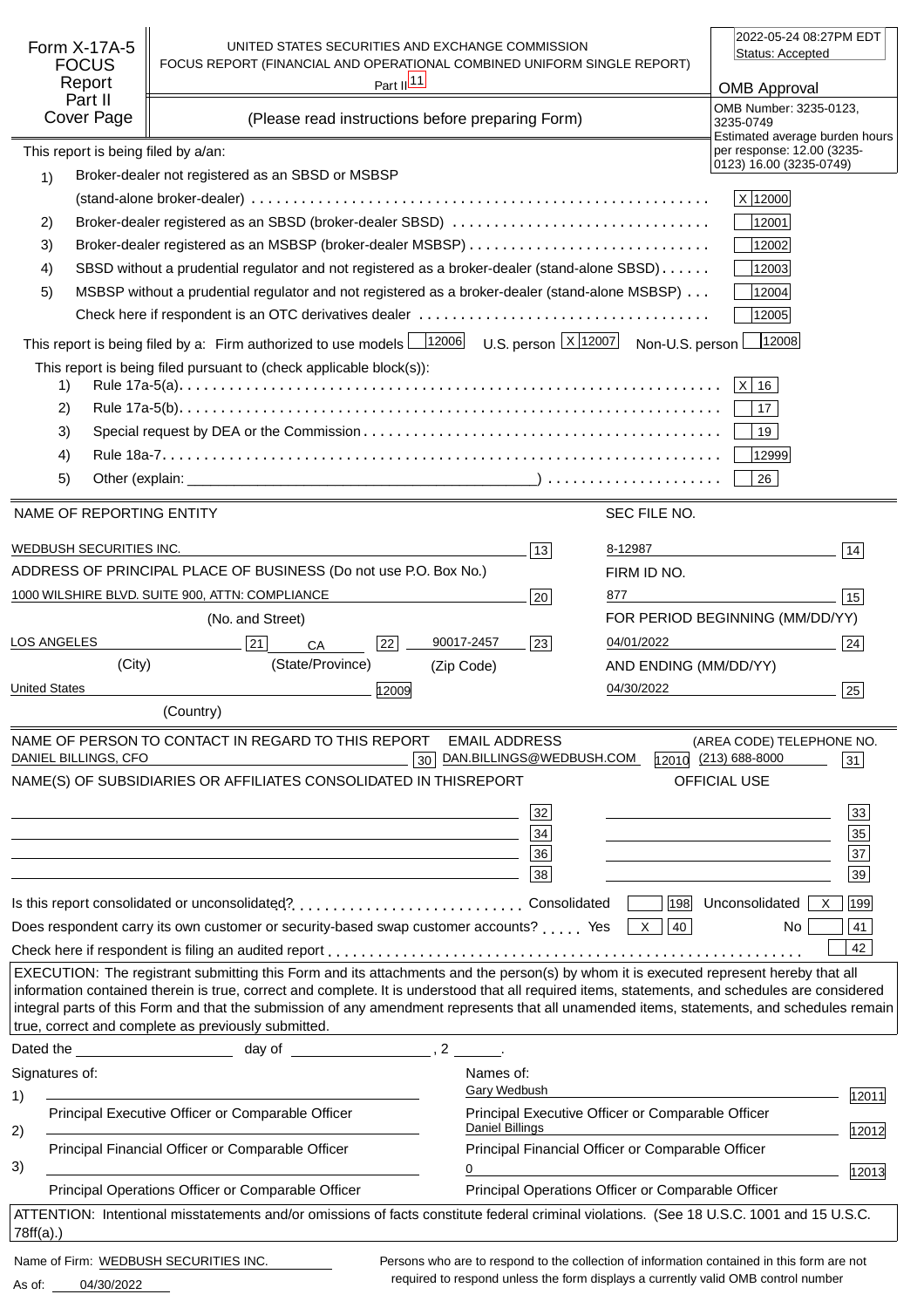| <b>FOCUS</b><br>Items on this page to be reported by a:<br>Stand-Alone Broker-Dealer<br>Report<br>Stand-Alone SBSD<br>Part II<br><b>Broker-Dealer SBSD</b><br>Stand-Alone MSBSP<br><b>Broker-Dealer MSBSP</b><br><b>ASSETS</b><br>Allowable<br>Non-Allowable<br>Assets<br>Total<br>1. Cash<br>0  12014 <br>37,323,093 750<br>37,323,093<br> 200 <br>\$<br>\$<br>2. Cash segregated in compliance with federal<br>210<br>2,448,655,707<br>2,448,655,707 760<br>\$<br>3. Receivables from brokers/dealers and clearing organizations<br>organizations<br>A. Failed to deliver<br>1. Includible in segregation requirement under<br>17 CFR 240.15c3-3 and its appendices or<br>220<br>17 CFR 240.18a-4 and 18a-4a<br>\$2,677,181<br>21,030,914 770<br>18,353,733<br> 230 <br><b>B.</b> Securities borrowed<br>1. Includible in segregation requirement under<br>17 CFR 240.15c3-3 and its appendices or<br>17 CFR 240.18a-4 and 18a-4a<br>266,457,912 240<br>$\mathbb{S}$ and $\mathbb{S}$<br>2,487,589,624<br>250<br>2,754,047,536 780<br>\$<br>C. Omnibus accounts<br>1. Includible in segregation requirement under<br>17 CFR 240.15c3-3 and its appendices or<br>17 CFR 240.18a-4 and 18a-4a<br>$0$ 260<br>10,534,116 790<br>10,534,116 270<br>$\sim$<br>\$<br>D. Clearing organizations<br>1. Includible in segregation requirement under<br>17 CFR 240.15c3-3 and its appendices or<br>18,793,685 280<br>17 CFR 240.18a-4 and 18a-4a, or the CEA.<br>S.<br>1,018,901,664 800<br>1,000,107,979<br>290<br>S.<br>765,897 810<br>$0 \mid 300$<br>765,897 550<br>$\mathbb{S}$<br>\$<br>4. Receivables from customers<br>A. Securities accounts<br>1. Cash and fully secured accounts<br>639,143,409<br> 310 <br>$\mathbb{S}$<br>$\frac{1}{2}$<br>2. Partly secured accounts.<br>11,014,879<br>560<br>320<br>85,304<br>\$<br>4,884,175 570<br>3. Unsecured accounts<br>\$<br>179,876 330<br>487,277<br>580<br>$\mathbb{S}$<br>\$<br>C. Allowance for doubtful accounts<br>$\mathcal{S}($<br>$0)$ 335<br>1,274,927) 590<br>654,519,993 820<br>\$(<br>\$<br>5. Receivables from non-customers<br>203,327,160<br>340<br>A. Cash and fully secured accounts<br>$\mathbb{S}$<br>350<br>600<br>203, 352, 141 830<br>B. Partly secured and unsecured accounts.<br>0<br>24,981<br>$\mathbb{S}$<br>$\mathbb{S}$<br>$\mathsf{\$}$<br>0 12015<br>0 12016<br>12017<br>6. Excess cash collateral pledged on derivative transactions \$<br>$\mathbb{S}$<br>$\mathbb{S}$<br>0<br>$0$ 605<br>176,050,536 840<br>7. Securities purchased under agreements to resell<br>176,050,536<br>360<br>$\mathbb{S}$<br>$\frac{1}{2}$<br>\$<br>902,035<br> 292 <br>902,035 802<br>8. Trade date receivable<br>$\mathbb{S}$<br>\$<br>12019<br>3,854,981 12022<br>1,240,869,378 12024<br>1,237,014,397<br>9. Total net securities, commodities, and swaps positions<br>$\mathbb{S}$<br>\$<br>\$<br>10. Securities borrowed under subordination<br>agreements and partners' individual and capital<br>securities accounts, at market value<br>$0$   150<br>A. Exempted securities<br>$\frac{1}{2}$<br>0  630 <br>0  160 <br>0 880 <br>B. Other<br>$\mathbf{0}$<br>460<br>$\mathfrak s$<br>$\mathbb{S}$<br>$\mathbb{S}$<br>11. Secured demand notes - market value of collateral<br>$0$   170<br>A. Exempted securities<br>$\sim$<br>$0$ 180<br>0 890 <br>0  470<br>B. Other<br>0  640 <br>\$<br>\$<br>\$<br>\$ |  | STATEMENT OF FINANCIAL CONDITION |  |  | 2022-05-24 08:27PM EDT<br>Status: Accepted |  |
|------------------------------------------------------------------------------------------------------------------------------------------------------------------------------------------------------------------------------------------------------------------------------------------------------------------------------------------------------------------------------------------------------------------------------------------------------------------------------------------------------------------------------------------------------------------------------------------------------------------------------------------------------------------------------------------------------------------------------------------------------------------------------------------------------------------------------------------------------------------------------------------------------------------------------------------------------------------------------------------------------------------------------------------------------------------------------------------------------------------------------------------------------------------------------------------------------------------------------------------------------------------------------------------------------------------------------------------------------------------------------------------------------------------------------------------------------------------------------------------------------------------------------------------------------------------------------------------------------------------------------------------------------------------------------------------------------------------------------------------------------------------------------------------------------------------------------------------------------------------------------------------------------------------------------------------------------------------------------------------------------------------------------------------------------------------------------------------------------------------------------------------------------------------------------------------------------------------------------------------------------------------------------------------------------------------------------------------------------------------------------------------------------------------------------------------------------------------------------------------------------------------------------------------------------------------------------------------------------------------------------------------------------------------------------------------------------------------------------------------------------------------------------------------------------------------------------------------------------------------------------------------------------------------------------------------------------------------------------------------------------------------------------------------------------------------------------------------------------------------------------------------------------------------------------------------------------------------------------------------------------------------------------------------------------------------------------------------------------------------------------|--|----------------------------------|--|--|--------------------------------------------|--|
|                                                                                                                                                                                                                                                                                                                                                                                                                                                                                                                                                                                                                                                                                                                                                                                                                                                                                                                                                                                                                                                                                                                                                                                                                                                                                                                                                                                                                                                                                                                                                                                                                                                                                                                                                                                                                                                                                                                                                                                                                                                                                                                                                                                                                                                                                                                                                                                                                                                                                                                                                                                                                                                                                                                                                                                                                                                                                                                                                                                                                                                                                                                                                                                                                                                                                                                                                                              |  |                                  |  |  |                                            |  |
|                                                                                                                                                                                                                                                                                                                                                                                                                                                                                                                                                                                                                                                                                                                                                                                                                                                                                                                                                                                                                                                                                                                                                                                                                                                                                                                                                                                                                                                                                                                                                                                                                                                                                                                                                                                                                                                                                                                                                                                                                                                                                                                                                                                                                                                                                                                                                                                                                                                                                                                                                                                                                                                                                                                                                                                                                                                                                                                                                                                                                                                                                                                                                                                                                                                                                                                                                                              |  |                                  |  |  |                                            |  |
|                                                                                                                                                                                                                                                                                                                                                                                                                                                                                                                                                                                                                                                                                                                                                                                                                                                                                                                                                                                                                                                                                                                                                                                                                                                                                                                                                                                                                                                                                                                                                                                                                                                                                                                                                                                                                                                                                                                                                                                                                                                                                                                                                                                                                                                                                                                                                                                                                                                                                                                                                                                                                                                                                                                                                                                                                                                                                                                                                                                                                                                                                                                                                                                                                                                                                                                                                                              |  |                                  |  |  |                                            |  |
|                                                                                                                                                                                                                                                                                                                                                                                                                                                                                                                                                                                                                                                                                                                                                                                                                                                                                                                                                                                                                                                                                                                                                                                                                                                                                                                                                                                                                                                                                                                                                                                                                                                                                                                                                                                                                                                                                                                                                                                                                                                                                                                                                                                                                                                                                                                                                                                                                                                                                                                                                                                                                                                                                                                                                                                                                                                                                                                                                                                                                                                                                                                                                                                                                                                                                                                                                                              |  |                                  |  |  |                                            |  |
|                                                                                                                                                                                                                                                                                                                                                                                                                                                                                                                                                                                                                                                                                                                                                                                                                                                                                                                                                                                                                                                                                                                                                                                                                                                                                                                                                                                                                                                                                                                                                                                                                                                                                                                                                                                                                                                                                                                                                                                                                                                                                                                                                                                                                                                                                                                                                                                                                                                                                                                                                                                                                                                                                                                                                                                                                                                                                                                                                                                                                                                                                                                                                                                                                                                                                                                                                                              |  |                                  |  |  |                                            |  |
|                                                                                                                                                                                                                                                                                                                                                                                                                                                                                                                                                                                                                                                                                                                                                                                                                                                                                                                                                                                                                                                                                                                                                                                                                                                                                                                                                                                                                                                                                                                                                                                                                                                                                                                                                                                                                                                                                                                                                                                                                                                                                                                                                                                                                                                                                                                                                                                                                                                                                                                                                                                                                                                                                                                                                                                                                                                                                                                                                                                                                                                                                                                                                                                                                                                                                                                                                                              |  |                                  |  |  |                                            |  |
|                                                                                                                                                                                                                                                                                                                                                                                                                                                                                                                                                                                                                                                                                                                                                                                                                                                                                                                                                                                                                                                                                                                                                                                                                                                                                                                                                                                                                                                                                                                                                                                                                                                                                                                                                                                                                                                                                                                                                                                                                                                                                                                                                                                                                                                                                                                                                                                                                                                                                                                                                                                                                                                                                                                                                                                                                                                                                                                                                                                                                                                                                                                                                                                                                                                                                                                                                                              |  |                                  |  |  |                                            |  |
|                                                                                                                                                                                                                                                                                                                                                                                                                                                                                                                                                                                                                                                                                                                                                                                                                                                                                                                                                                                                                                                                                                                                                                                                                                                                                                                                                                                                                                                                                                                                                                                                                                                                                                                                                                                                                                                                                                                                                                                                                                                                                                                                                                                                                                                                                                                                                                                                                                                                                                                                                                                                                                                                                                                                                                                                                                                                                                                                                                                                                                                                                                                                                                                                                                                                                                                                                                              |  |                                  |  |  |                                            |  |
|                                                                                                                                                                                                                                                                                                                                                                                                                                                                                                                                                                                                                                                                                                                                                                                                                                                                                                                                                                                                                                                                                                                                                                                                                                                                                                                                                                                                                                                                                                                                                                                                                                                                                                                                                                                                                                                                                                                                                                                                                                                                                                                                                                                                                                                                                                                                                                                                                                                                                                                                                                                                                                                                                                                                                                                                                                                                                                                                                                                                                                                                                                                                                                                                                                                                                                                                                                              |  |                                  |  |  |                                            |  |
|                                                                                                                                                                                                                                                                                                                                                                                                                                                                                                                                                                                                                                                                                                                                                                                                                                                                                                                                                                                                                                                                                                                                                                                                                                                                                                                                                                                                                                                                                                                                                                                                                                                                                                                                                                                                                                                                                                                                                                                                                                                                                                                                                                                                                                                                                                                                                                                                                                                                                                                                                                                                                                                                                                                                                                                                                                                                                                                                                                                                                                                                                                                                                                                                                                                                                                                                                                              |  |                                  |  |  |                                            |  |
|                                                                                                                                                                                                                                                                                                                                                                                                                                                                                                                                                                                                                                                                                                                                                                                                                                                                                                                                                                                                                                                                                                                                                                                                                                                                                                                                                                                                                                                                                                                                                                                                                                                                                                                                                                                                                                                                                                                                                                                                                                                                                                                                                                                                                                                                                                                                                                                                                                                                                                                                                                                                                                                                                                                                                                                                                                                                                                                                                                                                                                                                                                                                                                                                                                                                                                                                                                              |  |                                  |  |  |                                            |  |
|                                                                                                                                                                                                                                                                                                                                                                                                                                                                                                                                                                                                                                                                                                                                                                                                                                                                                                                                                                                                                                                                                                                                                                                                                                                                                                                                                                                                                                                                                                                                                                                                                                                                                                                                                                                                                                                                                                                                                                                                                                                                                                                                                                                                                                                                                                                                                                                                                                                                                                                                                                                                                                                                                                                                                                                                                                                                                                                                                                                                                                                                                                                                                                                                                                                                                                                                                                              |  |                                  |  |  |                                            |  |
|                                                                                                                                                                                                                                                                                                                                                                                                                                                                                                                                                                                                                                                                                                                                                                                                                                                                                                                                                                                                                                                                                                                                                                                                                                                                                                                                                                                                                                                                                                                                                                                                                                                                                                                                                                                                                                                                                                                                                                                                                                                                                                                                                                                                                                                                                                                                                                                                                                                                                                                                                                                                                                                                                                                                                                                                                                                                                                                                                                                                                                                                                                                                                                                                                                                                                                                                                                              |  |                                  |  |  |                                            |  |
|                                                                                                                                                                                                                                                                                                                                                                                                                                                                                                                                                                                                                                                                                                                                                                                                                                                                                                                                                                                                                                                                                                                                                                                                                                                                                                                                                                                                                                                                                                                                                                                                                                                                                                                                                                                                                                                                                                                                                                                                                                                                                                                                                                                                                                                                                                                                                                                                                                                                                                                                                                                                                                                                                                                                                                                                                                                                                                                                                                                                                                                                                                                                                                                                                                                                                                                                                                              |  |                                  |  |  |                                            |  |
|                                                                                                                                                                                                                                                                                                                                                                                                                                                                                                                                                                                                                                                                                                                                                                                                                                                                                                                                                                                                                                                                                                                                                                                                                                                                                                                                                                                                                                                                                                                                                                                                                                                                                                                                                                                                                                                                                                                                                                                                                                                                                                                                                                                                                                                                                                                                                                                                                                                                                                                                                                                                                                                                                                                                                                                                                                                                                                                                                                                                                                                                                                                                                                                                                                                                                                                                                                              |  |                                  |  |  |                                            |  |
|                                                                                                                                                                                                                                                                                                                                                                                                                                                                                                                                                                                                                                                                                                                                                                                                                                                                                                                                                                                                                                                                                                                                                                                                                                                                                                                                                                                                                                                                                                                                                                                                                                                                                                                                                                                                                                                                                                                                                                                                                                                                                                                                                                                                                                                                                                                                                                                                                                                                                                                                                                                                                                                                                                                                                                                                                                                                                                                                                                                                                                                                                                                                                                                                                                                                                                                                                                              |  |                                  |  |  |                                            |  |
|                                                                                                                                                                                                                                                                                                                                                                                                                                                                                                                                                                                                                                                                                                                                                                                                                                                                                                                                                                                                                                                                                                                                                                                                                                                                                                                                                                                                                                                                                                                                                                                                                                                                                                                                                                                                                                                                                                                                                                                                                                                                                                                                                                                                                                                                                                                                                                                                                                                                                                                                                                                                                                                                                                                                                                                                                                                                                                                                                                                                                                                                                                                                                                                                                                                                                                                                                                              |  |                                  |  |  |                                            |  |
|                                                                                                                                                                                                                                                                                                                                                                                                                                                                                                                                                                                                                                                                                                                                                                                                                                                                                                                                                                                                                                                                                                                                                                                                                                                                                                                                                                                                                                                                                                                                                                                                                                                                                                                                                                                                                                                                                                                                                                                                                                                                                                                                                                                                                                                                                                                                                                                                                                                                                                                                                                                                                                                                                                                                                                                                                                                                                                                                                                                                                                                                                                                                                                                                                                                                                                                                                                              |  |                                  |  |  |                                            |  |
|                                                                                                                                                                                                                                                                                                                                                                                                                                                                                                                                                                                                                                                                                                                                                                                                                                                                                                                                                                                                                                                                                                                                                                                                                                                                                                                                                                                                                                                                                                                                                                                                                                                                                                                                                                                                                                                                                                                                                                                                                                                                                                                                                                                                                                                                                                                                                                                                                                                                                                                                                                                                                                                                                                                                                                                                                                                                                                                                                                                                                                                                                                                                                                                                                                                                                                                                                                              |  |                                  |  |  |                                            |  |
|                                                                                                                                                                                                                                                                                                                                                                                                                                                                                                                                                                                                                                                                                                                                                                                                                                                                                                                                                                                                                                                                                                                                                                                                                                                                                                                                                                                                                                                                                                                                                                                                                                                                                                                                                                                                                                                                                                                                                                                                                                                                                                                                                                                                                                                                                                                                                                                                                                                                                                                                                                                                                                                                                                                                                                                                                                                                                                                                                                                                                                                                                                                                                                                                                                                                                                                                                                              |  |                                  |  |  |                                            |  |
|                                                                                                                                                                                                                                                                                                                                                                                                                                                                                                                                                                                                                                                                                                                                                                                                                                                                                                                                                                                                                                                                                                                                                                                                                                                                                                                                                                                                                                                                                                                                                                                                                                                                                                                                                                                                                                                                                                                                                                                                                                                                                                                                                                                                                                                                                                                                                                                                                                                                                                                                                                                                                                                                                                                                                                                                                                                                                                                                                                                                                                                                                                                                                                                                                                                                                                                                                                              |  |                                  |  |  |                                            |  |
|                                                                                                                                                                                                                                                                                                                                                                                                                                                                                                                                                                                                                                                                                                                                                                                                                                                                                                                                                                                                                                                                                                                                                                                                                                                                                                                                                                                                                                                                                                                                                                                                                                                                                                                                                                                                                                                                                                                                                                                                                                                                                                                                                                                                                                                                                                                                                                                                                                                                                                                                                                                                                                                                                                                                                                                                                                                                                                                                                                                                                                                                                                                                                                                                                                                                                                                                                                              |  |                                  |  |  |                                            |  |
|                                                                                                                                                                                                                                                                                                                                                                                                                                                                                                                                                                                                                                                                                                                                                                                                                                                                                                                                                                                                                                                                                                                                                                                                                                                                                                                                                                                                                                                                                                                                                                                                                                                                                                                                                                                                                                                                                                                                                                                                                                                                                                                                                                                                                                                                                                                                                                                                                                                                                                                                                                                                                                                                                                                                                                                                                                                                                                                                                                                                                                                                                                                                                                                                                                                                                                                                                                              |  |                                  |  |  |                                            |  |
|                                                                                                                                                                                                                                                                                                                                                                                                                                                                                                                                                                                                                                                                                                                                                                                                                                                                                                                                                                                                                                                                                                                                                                                                                                                                                                                                                                                                                                                                                                                                                                                                                                                                                                                                                                                                                                                                                                                                                                                                                                                                                                                                                                                                                                                                                                                                                                                                                                                                                                                                                                                                                                                                                                                                                                                                                                                                                                                                                                                                                                                                                                                                                                                                                                                                                                                                                                              |  |                                  |  |  |                                            |  |
|                                                                                                                                                                                                                                                                                                                                                                                                                                                                                                                                                                                                                                                                                                                                                                                                                                                                                                                                                                                                                                                                                                                                                                                                                                                                                                                                                                                                                                                                                                                                                                                                                                                                                                                                                                                                                                                                                                                                                                                                                                                                                                                                                                                                                                                                                                                                                                                                                                                                                                                                                                                                                                                                                                                                                                                                                                                                                                                                                                                                                                                                                                                                                                                                                                                                                                                                                                              |  |                                  |  |  |                                            |  |
|                                                                                                                                                                                                                                                                                                                                                                                                                                                                                                                                                                                                                                                                                                                                                                                                                                                                                                                                                                                                                                                                                                                                                                                                                                                                                                                                                                                                                                                                                                                                                                                                                                                                                                                                                                                                                                                                                                                                                                                                                                                                                                                                                                                                                                                                                                                                                                                                                                                                                                                                                                                                                                                                                                                                                                                                                                                                                                                                                                                                                                                                                                                                                                                                                                                                                                                                                                              |  |                                  |  |  |                                            |  |
|                                                                                                                                                                                                                                                                                                                                                                                                                                                                                                                                                                                                                                                                                                                                                                                                                                                                                                                                                                                                                                                                                                                                                                                                                                                                                                                                                                                                                                                                                                                                                                                                                                                                                                                                                                                                                                                                                                                                                                                                                                                                                                                                                                                                                                                                                                                                                                                                                                                                                                                                                                                                                                                                                                                                                                                                                                                                                                                                                                                                                                                                                                                                                                                                                                                                                                                                                                              |  |                                  |  |  |                                            |  |
|                                                                                                                                                                                                                                                                                                                                                                                                                                                                                                                                                                                                                                                                                                                                                                                                                                                                                                                                                                                                                                                                                                                                                                                                                                                                                                                                                                                                                                                                                                                                                                                                                                                                                                                                                                                                                                                                                                                                                                                                                                                                                                                                                                                                                                                                                                                                                                                                                                                                                                                                                                                                                                                                                                                                                                                                                                                                                                                                                                                                                                                                                                                                                                                                                                                                                                                                                                              |  |                                  |  |  |                                            |  |
|                                                                                                                                                                                                                                                                                                                                                                                                                                                                                                                                                                                                                                                                                                                                                                                                                                                                                                                                                                                                                                                                                                                                                                                                                                                                                                                                                                                                                                                                                                                                                                                                                                                                                                                                                                                                                                                                                                                                                                                                                                                                                                                                                                                                                                                                                                                                                                                                                                                                                                                                                                                                                                                                                                                                                                                                                                                                                                                                                                                                                                                                                                                                                                                                                                                                                                                                                                              |  |                                  |  |  |                                            |  |
|                                                                                                                                                                                                                                                                                                                                                                                                                                                                                                                                                                                                                                                                                                                                                                                                                                                                                                                                                                                                                                                                                                                                                                                                                                                                                                                                                                                                                                                                                                                                                                                                                                                                                                                                                                                                                                                                                                                                                                                                                                                                                                                                                                                                                                                                                                                                                                                                                                                                                                                                                                                                                                                                                                                                                                                                                                                                                                                                                                                                                                                                                                                                                                                                                                                                                                                                                                              |  |                                  |  |  |                                            |  |
|                                                                                                                                                                                                                                                                                                                                                                                                                                                                                                                                                                                                                                                                                                                                                                                                                                                                                                                                                                                                                                                                                                                                                                                                                                                                                                                                                                                                                                                                                                                                                                                                                                                                                                                                                                                                                                                                                                                                                                                                                                                                                                                                                                                                                                                                                                                                                                                                                                                                                                                                                                                                                                                                                                                                                                                                                                                                                                                                                                                                                                                                                                                                                                                                                                                                                                                                                                              |  |                                  |  |  |                                            |  |
|                                                                                                                                                                                                                                                                                                                                                                                                                                                                                                                                                                                                                                                                                                                                                                                                                                                                                                                                                                                                                                                                                                                                                                                                                                                                                                                                                                                                                                                                                                                                                                                                                                                                                                                                                                                                                                                                                                                                                                                                                                                                                                                                                                                                                                                                                                                                                                                                                                                                                                                                                                                                                                                                                                                                                                                                                                                                                                                                                                                                                                                                                                                                                                                                                                                                                                                                                                              |  |                                  |  |  |                                            |  |
|                                                                                                                                                                                                                                                                                                                                                                                                                                                                                                                                                                                                                                                                                                                                                                                                                                                                                                                                                                                                                                                                                                                                                                                                                                                                                                                                                                                                                                                                                                                                                                                                                                                                                                                                                                                                                                                                                                                                                                                                                                                                                                                                                                                                                                                                                                                                                                                                                                                                                                                                                                                                                                                                                                                                                                                                                                                                                                                                                                                                                                                                                                                                                                                                                                                                                                                                                                              |  |                                  |  |  |                                            |  |
|                                                                                                                                                                                                                                                                                                                                                                                                                                                                                                                                                                                                                                                                                                                                                                                                                                                                                                                                                                                                                                                                                                                                                                                                                                                                                                                                                                                                                                                                                                                                                                                                                                                                                                                                                                                                                                                                                                                                                                                                                                                                                                                                                                                                                                                                                                                                                                                                                                                                                                                                                                                                                                                                                                                                                                                                                                                                                                                                                                                                                                                                                                                                                                                                                                                                                                                                                                              |  |                                  |  |  |                                            |  |
|                                                                                                                                                                                                                                                                                                                                                                                                                                                                                                                                                                                                                                                                                                                                                                                                                                                                                                                                                                                                                                                                                                                                                                                                                                                                                                                                                                                                                                                                                                                                                                                                                                                                                                                                                                                                                                                                                                                                                                                                                                                                                                                                                                                                                                                                                                                                                                                                                                                                                                                                                                                                                                                                                                                                                                                                                                                                                                                                                                                                                                                                                                                                                                                                                                                                                                                                                                              |  |                                  |  |  |                                            |  |
|                                                                                                                                                                                                                                                                                                                                                                                                                                                                                                                                                                                                                                                                                                                                                                                                                                                                                                                                                                                                                                                                                                                                                                                                                                                                                                                                                                                                                                                                                                                                                                                                                                                                                                                                                                                                                                                                                                                                                                                                                                                                                                                                                                                                                                                                                                                                                                                                                                                                                                                                                                                                                                                                                                                                                                                                                                                                                                                                                                                                                                                                                                                                                                                                                                                                                                                                                                              |  |                                  |  |  |                                            |  |
|                                                                                                                                                                                                                                                                                                                                                                                                                                                                                                                                                                                                                                                                                                                                                                                                                                                                                                                                                                                                                                                                                                                                                                                                                                                                                                                                                                                                                                                                                                                                                                                                                                                                                                                                                                                                                                                                                                                                                                                                                                                                                                                                                                                                                                                                                                                                                                                                                                                                                                                                                                                                                                                                                                                                                                                                                                                                                                                                                                                                                                                                                                                                                                                                                                                                                                                                                                              |  |                                  |  |  |                                            |  |
|                                                                                                                                                                                                                                                                                                                                                                                                                                                                                                                                                                                                                                                                                                                                                                                                                                                                                                                                                                                                                                                                                                                                                                                                                                                                                                                                                                                                                                                                                                                                                                                                                                                                                                                                                                                                                                                                                                                                                                                                                                                                                                                                                                                                                                                                                                                                                                                                                                                                                                                                                                                                                                                                                                                                                                                                                                                                                                                                                                                                                                                                                                                                                                                                                                                                                                                                                                              |  |                                  |  |  |                                            |  |
|                                                                                                                                                                                                                                                                                                                                                                                                                                                                                                                                                                                                                                                                                                                                                                                                                                                                                                                                                                                                                                                                                                                                                                                                                                                                                                                                                                                                                                                                                                                                                                                                                                                                                                                                                                                                                                                                                                                                                                                                                                                                                                                                                                                                                                                                                                                                                                                                                                                                                                                                                                                                                                                                                                                                                                                                                                                                                                                                                                                                                                                                                                                                                                                                                                                                                                                                                                              |  |                                  |  |  |                                            |  |
|                                                                                                                                                                                                                                                                                                                                                                                                                                                                                                                                                                                                                                                                                                                                                                                                                                                                                                                                                                                                                                                                                                                                                                                                                                                                                                                                                                                                                                                                                                                                                                                                                                                                                                                                                                                                                                                                                                                                                                                                                                                                                                                                                                                                                                                                                                                                                                                                                                                                                                                                                                                                                                                                                                                                                                                                                                                                                                                                                                                                                                                                                                                                                                                                                                                                                                                                                                              |  |                                  |  |  |                                            |  |
|                                                                                                                                                                                                                                                                                                                                                                                                                                                                                                                                                                                                                                                                                                                                                                                                                                                                                                                                                                                                                                                                                                                                                                                                                                                                                                                                                                                                                                                                                                                                                                                                                                                                                                                                                                                                                                                                                                                                                                                                                                                                                                                                                                                                                                                                                                                                                                                                                                                                                                                                                                                                                                                                                                                                                                                                                                                                                                                                                                                                                                                                                                                                                                                                                                                                                                                                                                              |  |                                  |  |  |                                            |  |
|                                                                                                                                                                                                                                                                                                                                                                                                                                                                                                                                                                                                                                                                                                                                                                                                                                                                                                                                                                                                                                                                                                                                                                                                                                                                                                                                                                                                                                                                                                                                                                                                                                                                                                                                                                                                                                                                                                                                                                                                                                                                                                                                                                                                                                                                                                                                                                                                                                                                                                                                                                                                                                                                                                                                                                                                                                                                                                                                                                                                                                                                                                                                                                                                                                                                                                                                                                              |  |                                  |  |  |                                            |  |
|                                                                                                                                                                                                                                                                                                                                                                                                                                                                                                                                                                                                                                                                                                                                                                                                                                                                                                                                                                                                                                                                                                                                                                                                                                                                                                                                                                                                                                                                                                                                                                                                                                                                                                                                                                                                                                                                                                                                                                                                                                                                                                                                                                                                                                                                                                                                                                                                                                                                                                                                                                                                                                                                                                                                                                                                                                                                                                                                                                                                                                                                                                                                                                                                                                                                                                                                                                              |  |                                  |  |  |                                            |  |
|                                                                                                                                                                                                                                                                                                                                                                                                                                                                                                                                                                                                                                                                                                                                                                                                                                                                                                                                                                                                                                                                                                                                                                                                                                                                                                                                                                                                                                                                                                                                                                                                                                                                                                                                                                                                                                                                                                                                                                                                                                                                                                                                                                                                                                                                                                                                                                                                                                                                                                                                                                                                                                                                                                                                                                                                                                                                                                                                                                                                                                                                                                                                                                                                                                                                                                                                                                              |  |                                  |  |  |                                            |  |
|                                                                                                                                                                                                                                                                                                                                                                                                                                                                                                                                                                                                                                                                                                                                                                                                                                                                                                                                                                                                                                                                                                                                                                                                                                                                                                                                                                                                                                                                                                                                                                                                                                                                                                                                                                                                                                                                                                                                                                                                                                                                                                                                                                                                                                                                                                                                                                                                                                                                                                                                                                                                                                                                                                                                                                                                                                                                                                                                                                                                                                                                                                                                                                                                                                                                                                                                                                              |  |                                  |  |  |                                            |  |
|                                                                                                                                                                                                                                                                                                                                                                                                                                                                                                                                                                                                                                                                                                                                                                                                                                                                                                                                                                                                                                                                                                                                                                                                                                                                                                                                                                                                                                                                                                                                                                                                                                                                                                                                                                                                                                                                                                                                                                                                                                                                                                                                                                                                                                                                                                                                                                                                                                                                                                                                                                                                                                                                                                                                                                                                                                                                                                                                                                                                                                                                                                                                                                                                                                                                                                                                                                              |  |                                  |  |  |                                            |  |
|                                                                                                                                                                                                                                                                                                                                                                                                                                                                                                                                                                                                                                                                                                                                                                                                                                                                                                                                                                                                                                                                                                                                                                                                                                                                                                                                                                                                                                                                                                                                                                                                                                                                                                                                                                                                                                                                                                                                                                                                                                                                                                                                                                                                                                                                                                                                                                                                                                                                                                                                                                                                                                                                                                                                                                                                                                                                                                                                                                                                                                                                                                                                                                                                                                                                                                                                                                              |  |                                  |  |  |                                            |  |
|                                                                                                                                                                                                                                                                                                                                                                                                                                                                                                                                                                                                                                                                                                                                                                                                                                                                                                                                                                                                                                                                                                                                                                                                                                                                                                                                                                                                                                                                                                                                                                                                                                                                                                                                                                                                                                                                                                                                                                                                                                                                                                                                                                                                                                                                                                                                                                                                                                                                                                                                                                                                                                                                                                                                                                                                                                                                                                                                                                                                                                                                                                                                                                                                                                                                                                                                                                              |  |                                  |  |  |                                            |  |
|                                                                                                                                                                                                                                                                                                                                                                                                                                                                                                                                                                                                                                                                                                                                                                                                                                                                                                                                                                                                                                                                                                                                                                                                                                                                                                                                                                                                                                                                                                                                                                                                                                                                                                                                                                                                                                                                                                                                                                                                                                                                                                                                                                                                                                                                                                                                                                                                                                                                                                                                                                                                                                                                                                                                                                                                                                                                                                                                                                                                                                                                                                                                                                                                                                                                                                                                                                              |  |                                  |  |  |                                            |  |
|                                                                                                                                                                                                                                                                                                                                                                                                                                                                                                                                                                                                                                                                                                                                                                                                                                                                                                                                                                                                                                                                                                                                                                                                                                                                                                                                                                                                                                                                                                                                                                                                                                                                                                                                                                                                                                                                                                                                                                                                                                                                                                                                                                                                                                                                                                                                                                                                                                                                                                                                                                                                                                                                                                                                                                                                                                                                                                                                                                                                                                                                                                                                                                                                                                                                                                                                                                              |  |                                  |  |  |                                            |  |
|                                                                                                                                                                                                                                                                                                                                                                                                                                                                                                                                                                                                                                                                                                                                                                                                                                                                                                                                                                                                                                                                                                                                                                                                                                                                                                                                                                                                                                                                                                                                                                                                                                                                                                                                                                                                                                                                                                                                                                                                                                                                                                                                                                                                                                                                                                                                                                                                                                                                                                                                                                                                                                                                                                                                                                                                                                                                                                                                                                                                                                                                                                                                                                                                                                                                                                                                                                              |  |                                  |  |  |                                            |  |

Name of Firm: WEDBUSH SECURITIES INC.

04/30/2022 As of: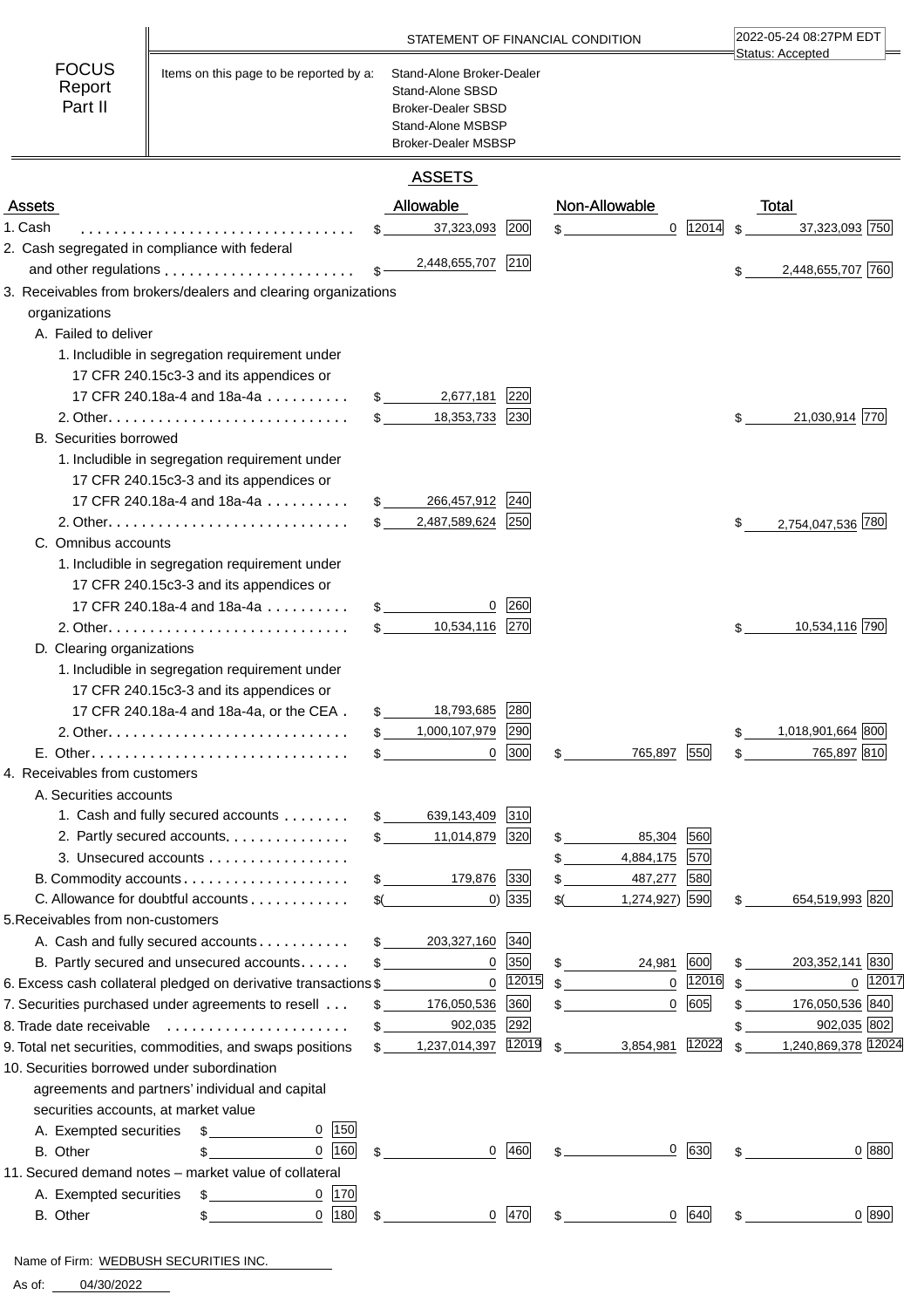|                                   |                                         | STATEMENT OF FINANCIAL CONDITION                                                                                       | 2022-05-24 08:27PM EDT<br>Status: Accepted |
|-----------------------------------|-----------------------------------------|------------------------------------------------------------------------------------------------------------------------|--------------------------------------------|
| <b>FOCUS</b><br>Report<br>Part II | Items on this page to be reported by a: | Stand-Alone Broker-Dealer<br>Stand-Alone SBSD<br>Broker-Dealer SBSD<br>Stand-Alone MSBSP<br><b>Broker-Dealer MSBSP</b> |                                            |

| <b>Assets</b>                                            | Allowable                 |             | Non-Allowable     | Total                 |
|----------------------------------------------------------|---------------------------|-------------|-------------------|-----------------------|
| 12. Memberships in exchanges:                            |                           |             |                   |                       |
| 190 <br>A. Owned, at market value\$                      |                           |             |                   |                       |
| Owned at $cost$<br>В.                                    |                           |             | 7,459,622<br>650  |                       |
| C. Contributed for use of company, at market value       |                           |             | 0<br>660          | 7,459,622 900         |
| 13. Investment in and receivables from affiliates,       |                           |             |                   |                       |
| subsidiaries and associated partnerships \$              | $\mathbf 0$               | 480<br>\$.  | 6,469,968<br>670  | 6,469,968 910<br>\$   |
| 14. Property, furniture, equipment, leasehold            |                           |             |                   |                       |
| improvements and rights under lease agreements           |                           |             |                   |                       |
| At cost (net of accumulated                              |                           |             |                   |                       |
| depreciation and amortization). \$                       | 29,806,750                | 490 <br>\$. | 898,378<br>680    | 30,705,128 920<br>\$. |
| 15. Other assets                                         |                           |             |                   |                       |
| A. Dividends and interest receivable                     | $\mathbb{S}$<br>9,687,933 | 500<br>\$   | 1,134,767<br>690  |                       |
| B. Free shipments                                        | 0                         | 510<br>\$   | 700               |                       |
| -cans and advances $\dots\dots\dots\dots\dots\dots\dots$ | 0                         | 520<br>\$.  | 710 <br>$\Omega$  |                       |
|                                                          | 7,449,557                 | 530<br>\$.  | 41,636,291<br>720 |                       |
| Collateral accepted under ASC 860<br>Е.                  | 0                         | 536         |                   |                       |
|                                                          | 0                         | 537         |                   | 59,908,548 930        |
|                                                          | 8,605,069,562             | 540         | 66,426,714<br>740 | 8,671,496,276 940     |

Note: Stand-alone MSBSPs should only complete the Allowable and Total columns.

Name of Firm: WEDBUSH SECURITIES INC.

 $\equiv$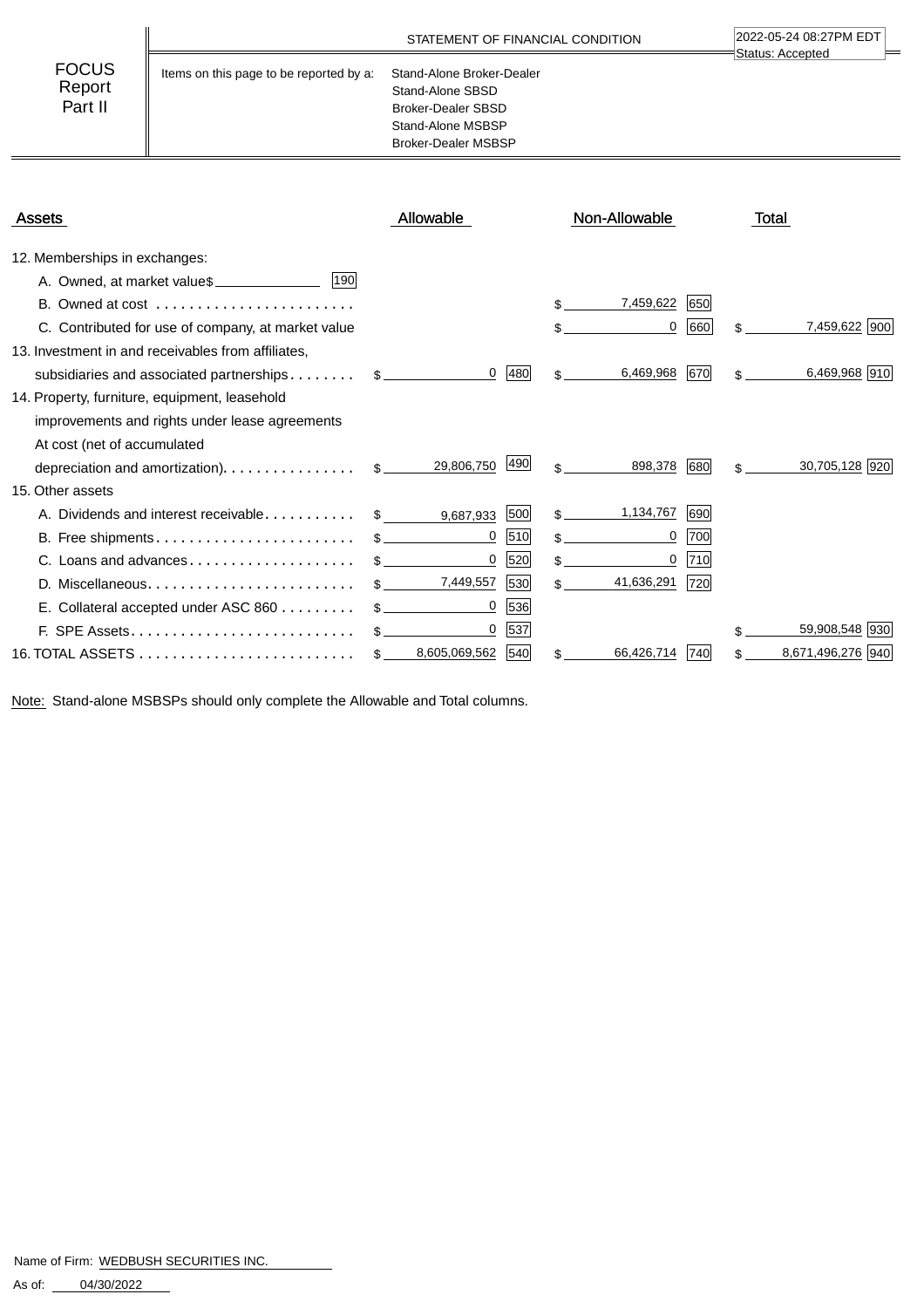|                                   |                                         | STATEMENT OF FINANCIAL CONDITION                                                                                       | 2022-05-24 08:27PM EDT<br>Status: Accepted |
|-----------------------------------|-----------------------------------------|------------------------------------------------------------------------------------------------------------------------|--------------------------------------------|
| <b>FOCUS</b><br>Report<br>Part II | Items on this page to be reported by a: | Stand-Alone Broker-Dealer<br>Stand-Alone SBSD<br>Broker-Dealer SBSD<br>Stand-Alone MSBSP<br><b>Broker-Dealer MSBSP</b> |                                            |

# LIABILITIES AND OWNERSHIP EQUITY

| Liabilities                                                                               | A.I. Liabilities |              | Non-A.I. Liabilities |                   | Total          |       |
|-------------------------------------------------------------------------------------------|------------------|--------------|----------------------|-------------------|----------------|-------|
| 17. Bank loans payable:                                                                   |                  |              |                      |                   |                |       |
| A. Includible in segregation requirement under                                            |                  |              |                      |                   |                |       |
| 17 CFR 240.15c3-3 and its appendices or                                                   |                  |              |                      |                   |                |       |
| 17 CFR 240.18a-4 and 18a-4a, or the CEA                                                   | $\frac{1}{2}$    | 1030         | 1240                 | \$                | 0              | 1460  |
| <b>B.</b> Other                                                                           | $\frac{1}{2}$    | 1040         | \$                   | $1250$ \$         | 179,000,000    | 1470  |
| 18. Securities sold under repurchase agreements.                                          |                  |              | \$<br>1260           | $\mathsf{\$}$     | 135,880,139    | 1480  |
| 19. Payable to brokers/dealers and clearing organizations                                 |                  |              |                      |                   |                |       |
| A. Failed to receive:                                                                     |                  |              |                      |                   |                |       |
| 1. Includible in segregation requirement under                                            |                  |              |                      |                   |                |       |
| 17 CFR 240.15c3-3 and its appendices or                                                   |                  |              |                      |                   |                |       |
| 17 CFR 240.18a-4 and $18a-4a$                                                             |                  | 1050         |                      | $1270$ \$         | 1,867,762 1490 |       |
|                                                                                           |                  | 1060         | 1280<br>\$           | \$                | 9,136,915 1500 |       |
| <b>B.</b> Securities loaned                                                               |                  |              |                      |                   |                |       |
| 1. Includible in segregation requirement under                                            |                  |              |                      |                   |                |       |
| 17 CFR 240.15c3-3 and its appendices or                                                   |                  |              |                      |                   |                |       |
| 17 CFR 240.18a-4 and $18a-4a$                                                             |                  | 1070         |                      |                   | 86,240,404     | 1510  |
|                                                                                           |                  | 1080         | 1290                 | \$                | 2,567,428,549  | 1520  |
| C. Omnibus accounts                                                                       |                  |              |                      |                   |                |       |
| 1. Includible in segregation requirement under                                            |                  |              |                      |                   |                |       |
| 17 CFR 240.15c3-3 and its appendices or                                                   |                  |              |                      |                   |                |       |
| 17 CFR 240.18a-4 and 18a-4a                                                               |                  | 1090         |                      |                   |                | 1530  |
|                                                                                           |                  | 1095         | 1300                 | $\mathsf{\$}$     | $\mathsf 0$    | 1540  |
|                                                                                           |                  |              |                      |                   |                |       |
| D. Clearing organizations                                                                 |                  |              |                      |                   |                |       |
| 1. Includible in segregation requirement under<br>17 CFR 240.15c3-3 and its appendices or |                  |              |                      |                   |                |       |
| 17 CFR 240.18a-4 and 18a-4a, or the CEA.                                                  |                  |              |                      |                   |                |       |
|                                                                                           | $\sim$           | 1100<br>1105 |                      |                   | 4,300,229      | 1550  |
|                                                                                           |                  | 1110         | \$<br>\$             | $ 1310 $ \$<br>\$ | 25,730,683     | 1560  |
|                                                                                           |                  |              | 1320                 |                   | 1,069,170      | 1570  |
| 20. Payable to customers:                                                                 |                  |              |                      |                   |                |       |
| A. Securities accounts - including free credits                                           |                  |              |                      |                   |                |       |
| of.<br>\$ 2,010,445,420<br> 950                                                           |                  | 1120         |                      |                   | 2,339,140,391  | 1580  |
|                                                                                           |                  | 1130         | 1330<br>\$           | \$                | 2,708,019,382  | 1590  |
| 21. Payable to non customers:                                                             |                  |              |                      |                   |                |       |
| A. Securities accounts                                                                    |                  | 1140         | \$                   | $ 1340 $ \$       | 97,574,519     | 1600  |
|                                                                                           |                  | 1150         | \$<br>1350           | \$                | 416,534        | 1610  |
| 22. Excess cash collateral received on derivative                                         |                  |              |                      |                   |                |       |
|                                                                                           |                  | 12025 \$     |                      | 12026 \$          | 0              | 12027 |
|                                                                                           |                  | 12031 \$     |                      | $12037$ \$        | 0              | 1562  |
| 24. Total net securities, commodities, and swaps positions \$                             |                  | 12032 \$     |                      | 12038 \$          | 5,273,722      | 12044 |
| 25. Accounts payable and accrued liabilities and expenses                                 |                  |              |                      |                   |                |       |
|                                                                                           |                  | 1160         |                      |                   | 5,067,645      | 1630  |
| B. Accounts payable                                                                       |                  | 1170         |                      |                   | 36,308,470     | 1640  |
| C. Income taxes payable                                                                   |                  | 1180         |                      |                   | 1,468,223      | 1650  |
|                                                                                           |                  |              | 1370<br>\$           |                   | 0              | 1660  |
| E. Accrued expenses and other liabilities                                                 | S                | 1190         |                      |                   | 78,087,023     | 1670  |
|                                                                                           |                  | 1200         | 1380<br>-\$          |                   | 34,506,702     | 1680  |
| G. Obligation to return securities.                                                       |                  | 12033 \$     | 1386                 |                   | 0              | 1686  |
|                                                                                           |                  | 12045 \$     | 1387                 |                   | 0              | 1687  |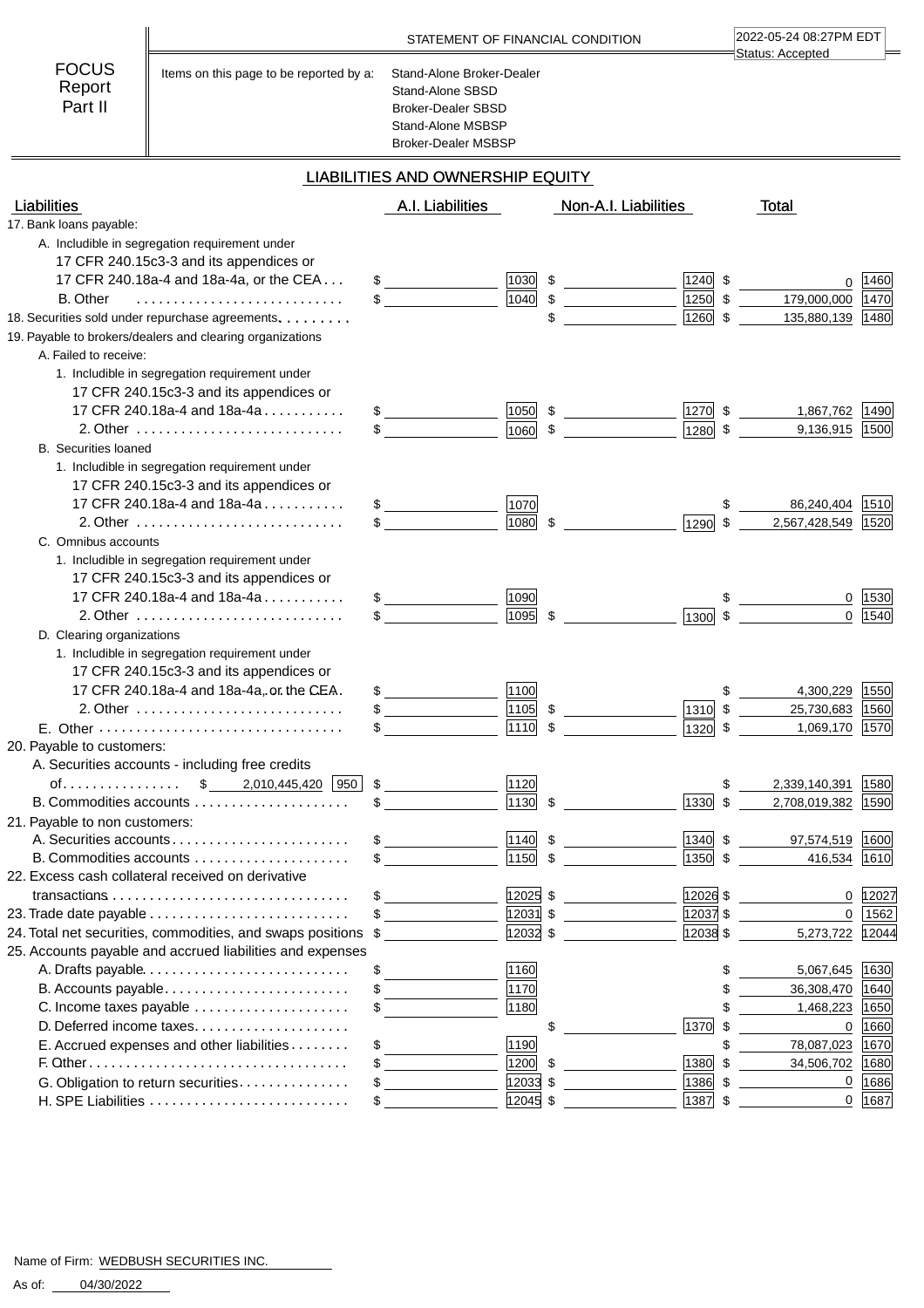|                                           |                                                                                       | STATEMENT OF FINANCIAL CONDITION                                                                                              |                      | 2022-05-24 08:27PM EDT<br>Status: Accepted |
|-------------------------------------------|---------------------------------------------------------------------------------------|-------------------------------------------------------------------------------------------------------------------------------|----------------------|--------------------------------------------|
| <b>FOCUS</b><br>Report<br>Part II         | Items on this page to be reported by a:                                               | Stand-Alone Broker-Dealer<br>Stand-Alone SBSD<br><b>Broker-Dealer SBSD</b><br>Stand-Alone MSBSP<br><b>Broker-Dealer MSBSP</b> |                      |                                            |
| 26. Notes and mortgages payable           |                                                                                       |                                                                                                                               |                      |                                            |
|                                           |                                                                                       |                                                                                                                               |                      | $0$   1690<br>$\frac{1}{2}$                |
|                                           |                                                                                       |                                                                                                                               |                      | $1390$ \$<br>$0$ 1700                      |
| Liabilities                               |                                                                                       | A.I. Liabilities                                                                                                              | Non-A.I. Liabilities | Total                                      |
| 27. Liabilities subordinated to claims of |                                                                                       |                                                                                                                               |                      |                                            |
|                                           |                                                                                       |                                                                                                                               |                      | 45,000,000 1710                            |
| 1. From outsiders                         | $\frac{6}{970}$                                                                       |                                                                                                                               |                      |                                            |
|                                           | 2. Includes equity subordination (Rule 15c3-1(d) or Rule 18a-1(g))                    |                                                                                                                               |                      |                                            |
| of $\ldots$                               | $\frac{6}{5}$ 980                                                                     |                                                                                                                               |                      |                                            |
|                                           |                                                                                       |                                                                                                                               |                      | $0$ 1720                                   |
| 1. From outsiders                         | $\frac{6}{990}$                                                                       |                                                                                                                               |                      |                                            |
|                                           |                                                                                       |                                                                                                                               |                      | $0$ 1730                                   |
| 1. From outsiders                         | $0$ 1000<br>$\frac{1}{2}$                                                             |                                                                                                                               |                      |                                            |
|                                           | 2. Includes equity subordination (Rule 15c3-1(d) or Rule 18a-1(g))                    |                                                                                                                               |                      |                                            |
|                                           | of $\frac{2}{1010}$                                                                   |                                                                                                                               |                      |                                            |
|                                           | D. Exchange memberships contributed for                                               |                                                                                                                               |                      |                                            |
|                                           |                                                                                       |                                                                                                                               |                      | $0$ 1740                                   |
| E. Accounts and other borrowings not      |                                                                                       |                                                                                                                               |                      |                                            |
|                                           | qualified for net capital purposes $\frac{20}{1220}$ \$                               |                                                                                                                               |                      | $0$ 1750                                   |
|                                           |                                                                                       |                                                                                                                               |                      |                                            |
| <b>Ownership Equity</b>                   |                                                                                       |                                                                                                                               |                      |                                            |
|                                           |                                                                                       |                                                                                                                               |                      | 0 1770                                     |
|                                           | 30. Partnership and limited liability company - including                             |                                                                                                                               |                      |                                            |
|                                           | limited partners/members\$                                                            | $0$ 1020                                                                                                                      |                      | $0$ 1780<br>\$                             |
| 31. Corporation                           |                                                                                       |                                                                                                                               |                      |                                            |
|                                           |                                                                                       |                                                                                                                               | 0 1791               |                                            |
|                                           |                                                                                       |                                                                                                                               | 700,000 1792         |                                            |
|                                           |                                                                                       |                                                                                                                               |                      |                                            |
|                                           |                                                                                       |                                                                                                                               | 291,355,657 1794     |                                            |
|                                           |                                                                                       |                                                                                                                               | $0$  1797            |                                            |
|                                           |                                                                                       |                                                                                                                               |                      | 310,360,764 1795                           |
|                                           |                                                                                       |                                                                                                                               |                      | 380,950 ) 1796                             |
|                                           | 32. TOTAL OWNERSHIP EQUITY (sum of Line Items 1770, 1780, 1795, and 1796) $\ldots$ \$ |                                                                                                                               |                      | 309,979,814   1800                         |
|                                           | 33. TOTAL LIABILITIES AND OWNERSHIP EQUITY (sum of Line Items 1760 and 1800) \$       |                                                                                                                               |                      | 8,671,496,276 1810                         |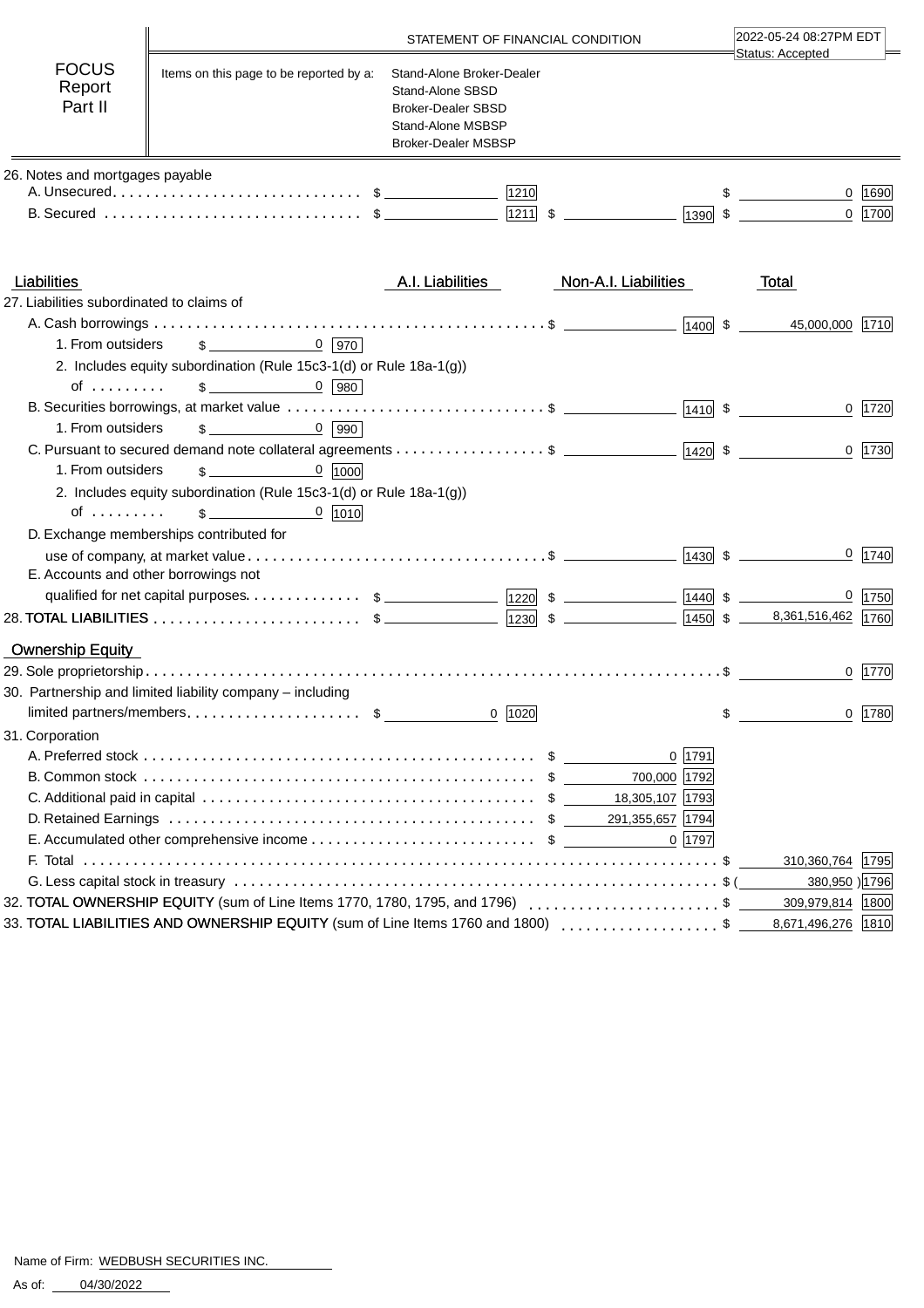|                                   | COMPUTATION OF NET CAPITAL (FILER NOT AUTHORIZED TO USE MODELS)                                                                                                                                                                                                | 2022-05-24 08:27PM EDT<br>Status: Accepted |
|-----------------------------------|----------------------------------------------------------------------------------------------------------------------------------------------------------------------------------------------------------------------------------------------------------------|--------------------------------------------|
| <b>FOCUS</b><br>Report<br>Part II | Items on this page to be reported by a: Stand-Alone Broker-Dealer (Not Authorized to use models)<br>Stand-Alone SBSD (Not Authorized to use models)<br>Broker-Dealer SBSD (Not Authorized to use models)<br>Broker-Dealer MSBSP (Not Authorized to use models) |                                            |

# Computation of Net Capital

|                                                                                            |                                  |             | $\frac{1}{\sqrt{2}}$<br>309,979,814 3480                   |           |
|--------------------------------------------------------------------------------------------|----------------------------------|-------------|------------------------------------------------------------|-----------|
|                                                                                            |                                  |             | $\frac{1}{2}$                                              | $0)$ 3490 |
|                                                                                            |                                  |             | $\frac{1}{2}$<br>309,979,814 3500                          |           |
| 4. Add:                                                                                    |                                  |             |                                                            |           |
| A. Liabilities subordinated to claims of creditors allowable in computation of net capital |                                  |             | $\frac{1}{\sqrt{2}}$<br>45,000,000 3520                    |           |
|                                                                                            |                                  |             | 0<br>$\frac{1}{2}$                                         | 3525      |
|                                                                                            |                                  |             | $\frac{1}{2}$<br>354,979,814 3530                          |           |
| 6. Deductions and/or charges                                                               |                                  |             |                                                            |           |
| A. Total nonallowable assets from Statement of Financial Condition \$ 66,426,714 5540      |                                  |             |                                                            |           |
| 1. Additional charges for customers' and non-customers' security accounts \$               | 166,218                          | 3550        |                                                            |           |
| 2. Additional charges for customers' and                                                   |                                  |             |                                                            |           |
|                                                                                            | $\mathbf 0$                      | 3560        |                                                            |           |
| 3. Additional charges for customers' and                                                   |                                  |             |                                                            |           |
| non-customers' security-based swap accounts\$ ________________                             | 0                                | 12051       |                                                            |           |
| 4. Additional charges for customers' and non-customers' swap accounts                      | $\frac{1}{2}$<br>$\overline{0}$  | 12052       |                                                            |           |
|                                                                                            | 1,671,857                        | 3570        |                                                            |           |
| 1. number of items.<br>3450<br>377                                                         |                                  |             |                                                            |           |
| C. Aged short security differences-less                                                    |                                  |             |                                                            |           |
| $\mathbf 0$<br>reserve of $\dots\dots\dots\dots\dots\dots$ \$<br> 3460                     | $\mathbb{S}$<br>$\mathbf 0$      | 3580        |                                                            |           |
| $0$   3470                                                                                 |                                  |             |                                                            |           |
|                                                                                            | \$<br>$\overline{0}$             | 3590        |                                                            |           |
| E. Commodity futures contracts and spot commodities -                                      |                                  |             |                                                            |           |
|                                                                                            | 86,300                           | 3600        |                                                            |           |
|                                                                                            | $$ \_{}$ 31,587,377 3610         |             |                                                            |           |
| G. Deductions for accounts carried under Rules $15c3-1(a)(6)$ and $(c)(2)(x)$              | $\overline{0}$<br>$\mathfrak{S}$ | 3615        |                                                            |           |
|                                                                                            |                                  |             | 99,938,466) 3620                                           |           |
|                                                                                            |                                  |             | 0                                                          | 3630      |
|                                                                                            |                                  |             | 255,041,348 3640                                           |           |
| 9. Haircuts on securities other than security-based swaps                                  |                                  |             |                                                            |           |
|                                                                                            |                                  | 0   3660    |                                                            |           |
| B. Subordinated securities borrowings \$                                                   | $\mathbf{0}$                     | 3670        |                                                            |           |
| C. Trading and investment securities                                                       |                                  |             |                                                            |           |
| 1. Bankers' acceptances, certificates of deposit, commercial paper, and                    |                                  |             |                                                            |           |
|                                                                                            |                                  |             |                                                            |           |
|                                                                                            |                                  |             |                                                            |           |
|                                                                                            | 0                                | 3680        |                                                            |           |
| 2. U.S. and Canadian government obligations \$                                             | 805,438                          | 3690        |                                                            |           |
| 3. State and municipal government obligations \$                                           | 1,864,613 3700                   |             |                                                            |           |
|                                                                                            | 14,853                           | 3710        |                                                            |           |
|                                                                                            | 2,704,429                        | 3720        |                                                            |           |
|                                                                                            | 766,906                          | 3730        |                                                            |           |
|                                                                                            | $\overline{0}$                   | 3732        |                                                            |           |
| 8. Risk-based haircuts computed under 17 CFR 240.15c3-1a                                   |                                  |             |                                                            |           |
|                                                                                            |                                  | $0$   12028 |                                                            |           |
| 9. Other securities                                                                        |                                  | $0$ 3734    |                                                            |           |
|                                                                                            |                                  | 0   3650    |                                                            |           |
|                                                                                            | 252,517 3736<br>$\sim$           |             |                                                            |           |
| 10. Haircuts on security-based swaps \$                                                    |                                  | $0$   12053 |                                                            |           |
|                                                                                            | $\overline{0}$                   | 12054       |                                                            |           |
|                                                                                            |                                  |             | 6,408,756) 3740<br>$\frac{1}{2}$<br>248,632,592 3750<br>\$ |           |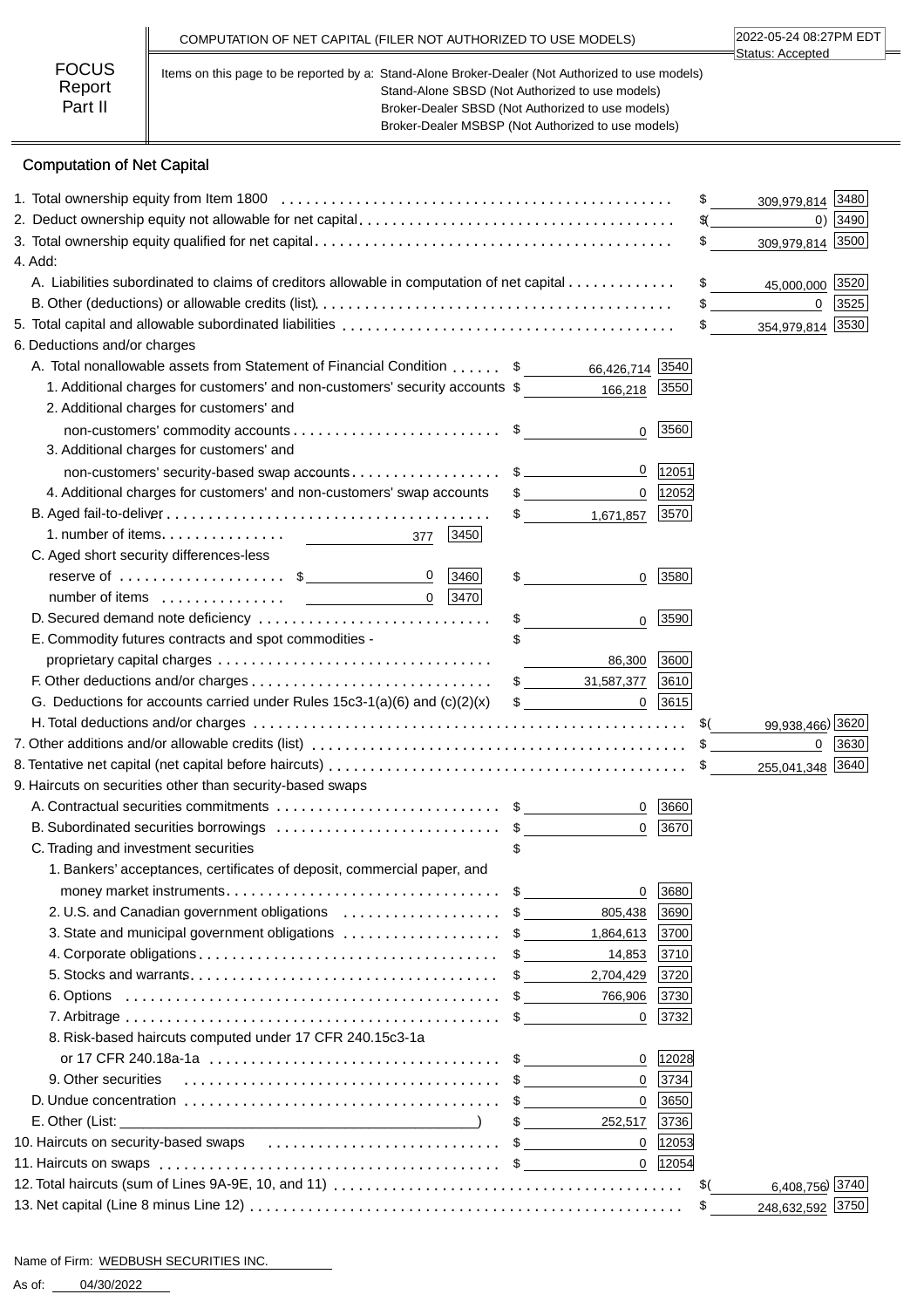|                                   |                                         | COMPUTATION OF MINIMUM REGULATORY CAPITAL REQUIREMENTS                                                            | 2022-05-24 08:27PM EDT<br>∃Status: Accepted |
|-----------------------------------|-----------------------------------------|-------------------------------------------------------------------------------------------------------------------|---------------------------------------------|
| <b>FOCUS</b><br>Report<br>Part II | Items on this page to be reported by a: | Stand-Alone Broker-Dealer<br>Broker-Dealer SBSD (other than OTC Derivatives Dealer)<br><b>Broker-Dealer MSBSP</b> |                                             |

# Calculation of Excess Tentative Net Capital (If Applicable)

|                                                                                                                                 | 255,041,348 3640  |             |
|---------------------------------------------------------------------------------------------------------------------------------|-------------------|-------------|
|                                                                                                                                 |                   | 0 12055     |
|                                                                                                                                 |                   |             |
| 4. Tentative net capital in excess of 120% of minimum tentative net capital requirement reported on Line 2                      | $\sim$            | 0 12057     |
| <b>Calculation of Minimum Net Capital Requirement</b>                                                                           |                   |             |
| 5. Ratio minimum net capital requirement                                                                                        |                   |             |
| A. 62/3% of total aggregate indebtedness (Line Item 3840) <i>immersion</i> content to the server of the server server to        |                   | 3756        |
| B. 2% of aggregate debit items as shown in the Formula for Reserve Requirements pursuant to Rule 15c3-3 \$                      | 82,773,408 3870   |             |
| i. Minimum CFTC net capital requirement (if applicable) $\ldots \ldots \ldots$ \$ 82,773,408 7490                               |                   |             |
| C. Percentage of risk margin amount computed under 17 CFR 240.15c3-1(a)(7)(i) or (a)(10) $\ldots \ldots \ldots$ \$              |                   | 0  12058    |
| D. For broker-dealers engaged in reverse repurchase agreements, 10% of the amounts in 17 CFR 240.15c3-1(a)(9)(i)-(iii) \$       | 10,518 12059      |             |
| E. Minimum ratio requirement (sum of Lines 5A, 5B, 5C, and/or 5D, as applicable) \$                                             | 82,783,926 12060  |             |
|                                                                                                                                 | 1,000,000 3880    |             |
| 7. Minimum net capital requirement (greater of Lines 5E and 6) \$ 6. 82,783,926 3760                                            |                   |             |
|                                                                                                                                 | 165,848,666 3910  |             |
| 9. Net capital and tentative net capital in relation to early warning thresholds                                                |                   |             |
| A. Net capital in excess of 120% of minimum net capital requirement reported on Line 7  \$                                      | 149,291,881 12061 |             |
| B. Net capital in excess of 5% of combined aggregate debit items as shown in the Formula for                                    |                   |             |
|                                                                                                                                 | 199,263,149 3920  |             |
| Computation of Aggregate Indebtedness (If Applicable)                                                                           |                   |             |
| 10. Total aggregate indebtedness liabilities from Statement of Financial Condition (Item 1230)  \$                              |                   | 3790        |
| 11. Add                                                                                                                         |                   |             |
| 3800                                                                                                                            |                   |             |
| B. Market value of securities borrowed for which no equivalent                                                                  |                   |             |
| 3810                                                                                                                            |                   |             |
| 3820<br>C. Other unrecorded amounts (list) $\dots \dots \dots \dots \dots \dots \dots \dots$ \$                                 |                   |             |
|                                                                                                                                 |                   | 3830        |
| 12. Deduct: Adjustment based on deposits in Special Reserve Bank Accounts (see Rule 15c3-1(c)(1)(vii))                          |                   | 3838        |
| 13. Total aggregate indebtedness (sum of Line Items 3790 and 3830) \$                                                           |                   | 3840        |
| 14. Percentage of aggregate indebtedness to net capital (Item 3840 divided by Item 3750)  %                                     |                   | 3850        |
| 15. Percentage of aggregate indebtedness to net capital after anticipated capital withdrawals                                   |                   |             |
|                                                                                                                                 |                   | 3853        |
| <b>Calculation of Other Ratios</b>                                                                                              |                   |             |
| 16. Percentage of net capital to aggregate debits (Item 3750 divided by Item 4470)  %                                           |                   | 25.18 3851  |
| 17. Percentage of net capital, after anticipated capital withdrawals, to aggregate debits                                       |                   |             |
| (Item 3750 less Item 4880, divided by Item 4470) $\ldots \ldots \ldots \ldots \ldots \ldots \ldots \ldots \ldots \ldots \ldots$ |                   | 25.18 3854  |
| 18. Percentage of debt to debt-to-equity total, computed in accordance with Rule 15c3-1(d)  %                                   | 12.68             | 3860        |
| 19. Options deductions/net capital ratio (1000% test) total deductions exclusive of liquidating                                 |                   |             |
|                                                                                                                                 |                   | $0.00$ 3852 |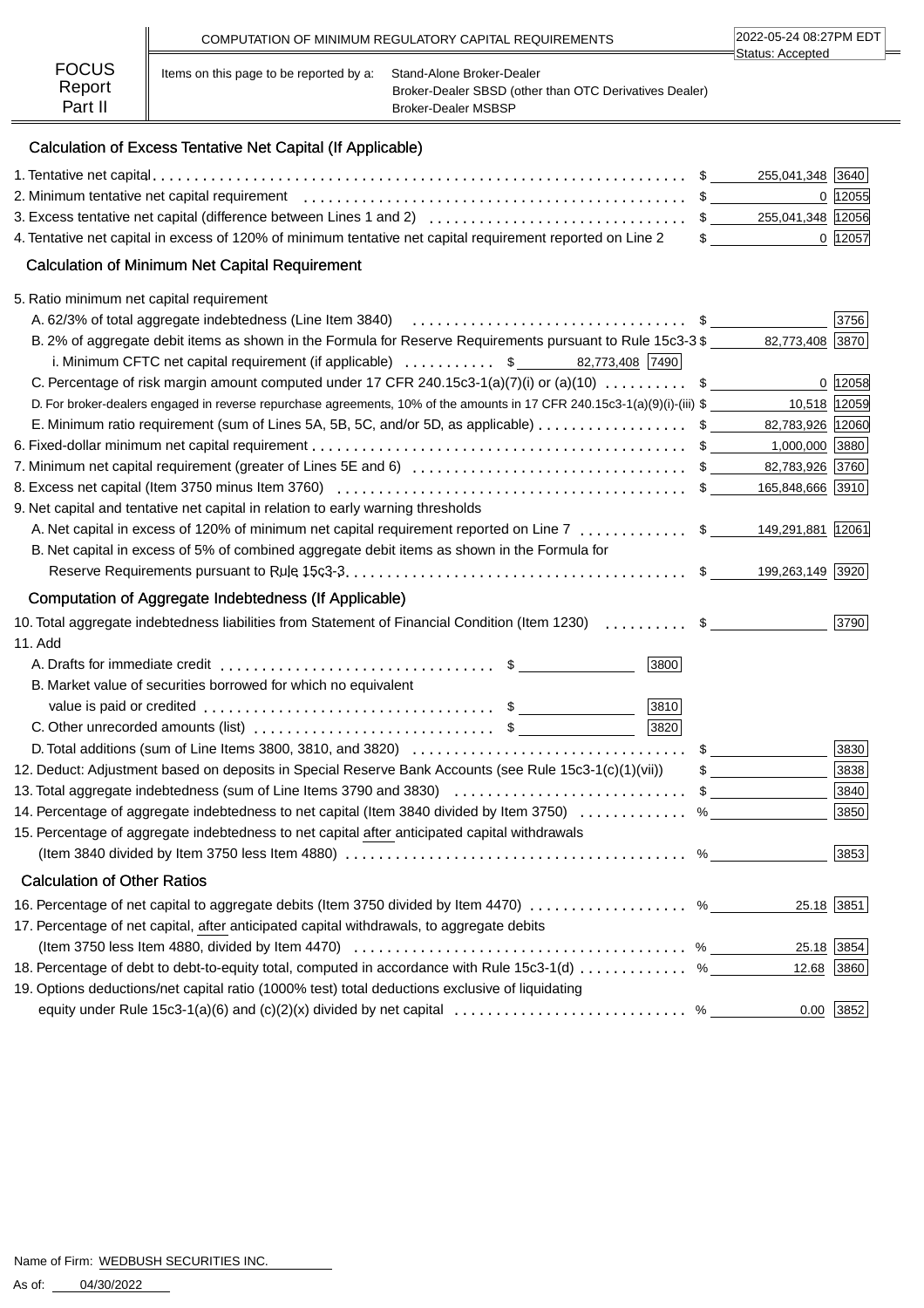FOCUS Report Part II

Items on this page to be reported by: Futures Commission Merchant

## NET CAPITAL REQUIRED

| A. Risk-Based Requirement                                                                                                         |                     |           |
|-----------------------------------------------------------------------------------------------------------------------------------|---------------------|-----------|
| i. Amount of Customer Risk                                                                                                        |                     |           |
| Maintenance Margin $\ldots \ldots \ldots \ldots \ldots$ \$ 1,034,467,272 7415                                                     |                     |           |
|                                                                                                                                   | 82,757,382 7425     |           |
| iii. Amount of Non-Customer Risk                                                                                                  |                     |           |
|                                                                                                                                   |                     |           |
| iv. Enter 8% of line A.iii $\cdots \cdots \cdots \cdots \cdots \cdots \cdots \cdots \cdots \cdots \cdots \cdots \cdots$           | 16,026 7445         |           |
| v. Amount of uncleared swap margin $\cdots \cdots$ \$                                                                             |                     |           |
| vi. If the FCM is also registered as a swap dealer, enter 2% of Line A.v $\cdots \cdots$ \$                                       | 7447<br>$\mathbf 0$ |           |
| vii. Enter the sum of Lines Aii, A.iv and A.vi. $\cdots \cdots \cdots \cdots \cdots \cdots \cdots$ \$                             | 82,773,408 7455     |           |
| B. Minimum Dollar Amount Requirement $\cdots\cdots\cdots\cdots\cdots\cdots\cdots\cdots\cdots\cdots$                               | 1,000,000 7465      |           |
| C. Other NFA Requirement $\cdots \cdots \cdots \cdots \cdots \cdots \cdots \cdots \cdots \cdots \cdots \cdots$ \$ _______________ | $0$   7475          |           |
| D. Minimum CFTC Net Capital Requirement.                                                                                          |                     |           |
|                                                                                                                                   |                     | 82.773.40 |
|                                                                                                                                   |                     |           |

Note: If amount on Line D is greater than the minimum net capital requirement computed on Item 3760, then enter this greater amount on Item 3760. The greater of the amount required by the SEC or CFTC is the minimum net capital requirement.

91,050,749 \$ CFTC early warning level – enter the greatest of 110% of Line A.vii. or 150% of Line B or 150% of Line C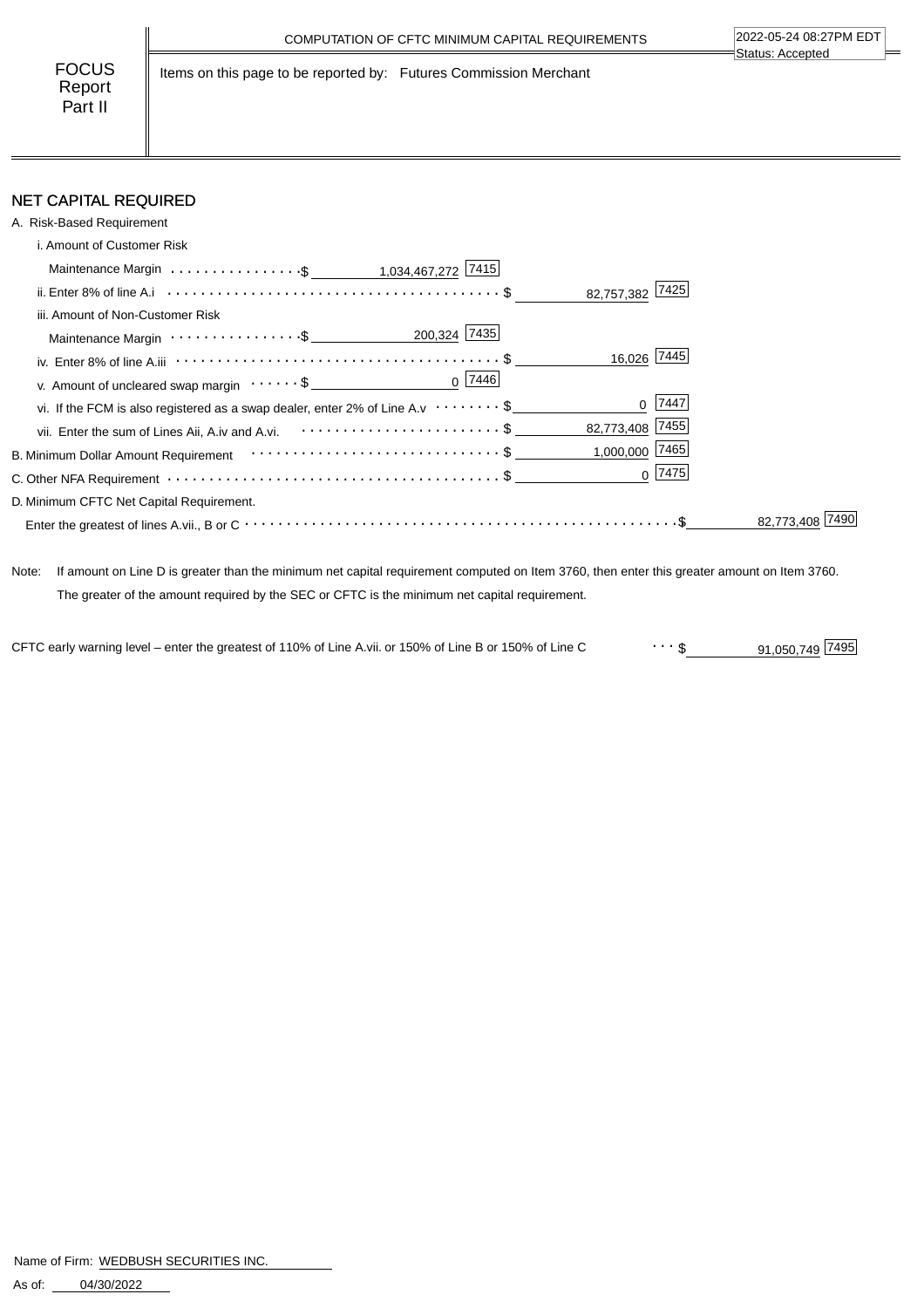Part II | Items on this page to be reported by: Futures Commission Merchant

## SEGREGATION REQUIREMENTS

| 1. Net ledger balance                                                                                                                                                                                                          |                     |                |
|--------------------------------------------------------------------------------------------------------------------------------------------------------------------------------------------------------------------------------|---------------------|----------------|
| A. Cash                                                                                                                                                                                                                        | 1,866,624,523 7010  |                |
|                                                                                                                                                                                                                                | 164,576,126 7020    |                |
|                                                                                                                                                                                                                                | 805,664,034 7030    |                |
| 3. Exchange traded options                                                                                                                                                                                                     |                     |                |
| A. Add market value of open option contracts purchased on a contract market enter-inferent content of the substantial point of the substantial A. Add market point of the substantial point of the substantial point of the su | 6,084,964,112 7032  |                |
| B. Deduct market value of open option contracts granted (sold) on a contract market $\cdots\cdots\cdots\cdots\cdots\cdots$ \$ <sup>(</sup>                                                                                     | 4,601,763,561) 7033 |                |
|                                                                                                                                                                                                                                | 4,320,065,234 7040  |                |
| 5. Accounts liquidating to a deficit and accounts with debit balances                                                                                                                                                          |                     |                |
| 5,434,280 7045                                                                                                                                                                                                                 |                     |                |
| Less: amount offset by customer owned securities $\cdots \cdots \cdots$ , $\frac{($ 4,912,584) $\boxed{7047}$ $\frac{1}{3}$                                                                                                    | 521,696 7050        |                |
|                                                                                                                                                                                                                                | 4,320,586,930 7060  |                |
| FUNDS IN SEGREGATED ACCOUNTS                                                                                                                                                                                                   |                     |                |
| 7. Deposited in segregated funds bank accounts                                                                                                                                                                                 |                     |                |
| A. Cash                                                                                                                                                                                                                        | 754,532,996 7070    |                |
| B. Securities representing investments of customers' funds (at market) (at market) (b) content to serve that the securities representing investments of customers' funds (at market) (b) content to serve that the securities  |                     | $0$ 7080       |
|                                                                                                                                                                                                                                | 640,594 7090        |                |
| 8. Margins on deposit with derivatives clearing organizations of contract markets                                                                                                                                              |                     |                |
| A. Cash                                                                                                                                                                                                                        | 662,451,853 7100    |                |
| B. Securities representing investments of customers' funds (at market)<br>$\cdots$ $\cdots$ $\cdots$ $\cdots$ $\cdots$ $\cdots$ $\cdots$ $\cdots$ $\cdots$ $\cdots$ $\cdots$ $\cdots$ $\cdots$                                 | 1,174,079,645 7110  |                |
|                                                                                                                                                                                                                                |                     |                |
|                                                                                                                                                                                                                                | 135,494,585 7130    |                |
| 10. Exchange traded options                                                                                                                                                                                                    |                     |                |
|                                                                                                                                                                                                                                | 6,084,964,112 7132  |                |
|                                                                                                                                                                                                                                |                     |                |
| 11. Net equities with other FCMs                                                                                                                                                                                               |                     |                |
| A. Net liquidating equity                                                                                                                                                                                                      |                     | $0\sqrt{7140}$ |
| B. Securities representing investments of customers' funds (at market)<br>$\cdots$ $\cdots$ $\uparrow$ $\cdots$ $\uparrow$ $\qquad$                                                                                            |                     | 0 7160         |
|                                                                                                                                                                                                                                |                     | $0\sqrt{7170}$ |
| 12. Segregated funds on hand (describe:                                                                                                                                                                                        | 4,508,639 7150      |                |
|                                                                                                                                                                                                                                |                     |                |
|                                                                                                                                                                                                                                | 53,748,826 7190     |                |
|                                                                                                                                                                                                                                | 19,000,000 7194     |                |
| 16. Excess (deficiency) funds in segregation over (under) Management Target Amount Excess  \$                                                                                                                                  | 34,748,826 7198     |                |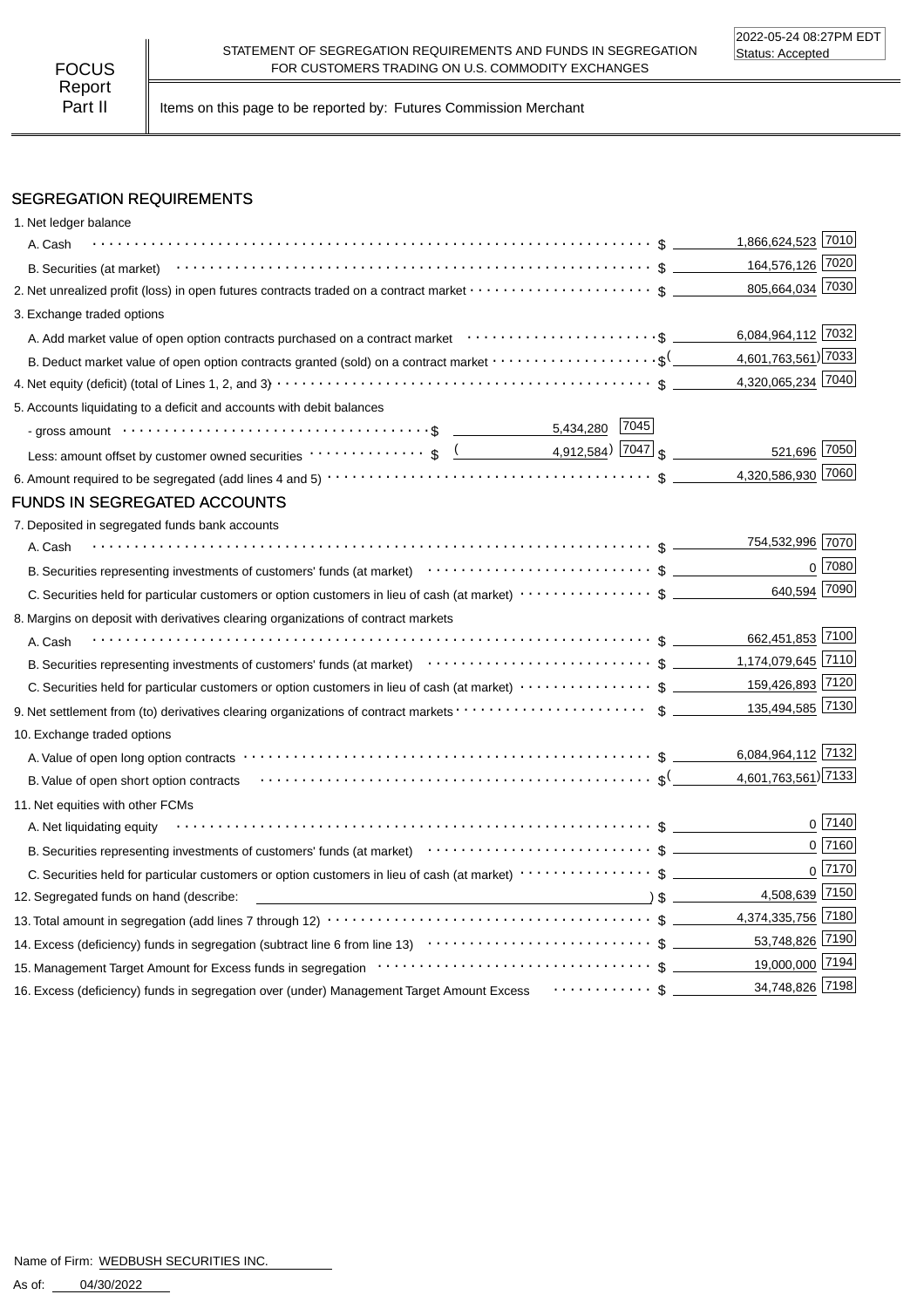#### STATEMENT OF CLEARED SWAPS CUSTOMER SEGREGATION REQUIREMENTS Status: Accepted AND FUNDS IN CLEARED SWAPS CUSTOMER ACCOUNTS UNDER SECTION 4D(F) OF THE COMMODITY EXCHANGE ACT 2022-05-24 08:27PM EDT

Items on this page to be reported by: Futures Commission Merchant

## CLEARED SWAPS CUSTOMER REQUIREMENTS

| 1. Net ledger balance                                                                                                                          |                       |             |
|------------------------------------------------------------------------------------------------------------------------------------------------|-----------------------|-------------|
| A. Cash                                                                                                                                        |                       | 0 8500      |
|                                                                                                                                                |                       | $0^{8510}$  |
|                                                                                                                                                |                       | 0 8520      |
| 3. Cleared swaps options                                                                                                                       |                       |             |
|                                                                                                                                                |                       | 0 8530      |
| B. Market value of open cleared swaps option contracts granted (sold) $\cdots\cdots\cdots\cdots\cdots\cdots\cdots\cdots\cdots$ \$ <sup>(</sup> |                       | $0)$ 8540   |
| 4. Net equity (deficit) (add lines 1, 2 and 3) $\cdots \cdots \cdots \cdots \cdots \cdots \cdots \cdots \cdots \cdots \cdots \cdots \cdots$    |                       | $0 \; 8550$ |
| 5. Accounts liquidating to a deficit and accounts with debit balances                                                                          |                       |             |
| $0$ 8560<br>- gross amount $\cdots$ $\cdots$ $\cdots$ $\cdots$ $\cdots$ $\cdots$ $\cdots$ $\cdots$ $\cdots$ $\cdots$ $\cdots$ $\cdots$         |                       |             |
| Less: amount offset by customer owned securities $\cdots \cdots \cdots \cdots$ \$ $\qquad \qquad$                                              | $_0)$ 8570 $_{\rm S}$ | $0^{8580}$  |
|                                                                                                                                                |                       | $0^{8590}$  |
| FUNDS IN CLEARED SWAPS CUSTOMER SEGREGATED ACCOUNTS                                                                                            |                       |             |
| 7. Deposited in cleared swaps customer segregated accounts at banks                                                                            |                       |             |
| A. Cash                                                                                                                                        |                       | 0 8600      |
|                                                                                                                                                |                       | 0 8610      |
|                                                                                                                                                |                       | 0 8620      |
| 8. Margins on deposit with derivatives clearing organizations in cleared swaps customer segregated accounts                                    |                       |             |
| A. Cash                                                                                                                                        |                       | 0   8630    |
|                                                                                                                                                |                       | 0 8640      |
|                                                                                                                                                |                       | 0 8650      |
|                                                                                                                                                |                       | $0^{860}$   |
| 10. Cleared swaps options                                                                                                                      |                       |             |
|                                                                                                                                                |                       | $0^{8670}$  |
| B. Value of open cleared swaps short option contracts $\cdots\cdots\cdots\cdots\cdots\cdots\cdots\cdots\cdots\cdots\cdots\cdots$ s (           |                       | $0$ ) 8680  |
| 11. Net equities with other FCMs                                                                                                               |                       |             |
| A. Net liquidating equity                                                                                                                      |                       | $0^{8690}$  |
|                                                                                                                                                |                       | 0 8700      |
|                                                                                                                                                |                       | 0 8710      |
| 12. Cleared swaps customer funds on hand (describe: _____________________________                                                              | $\frac{1}{2}$         | $0 \ 8715$  |
|                                                                                                                                                |                       | 0 8720      |
| 14. Excess (deficiency) funds in cleared swaps customer segregation (subtract Line 6 from Line 13) $\cdots \cdots \cdots$ \$                   |                       | 0 8730      |
| 15. Management target amount for excess funds in cleared swaps segregated accounts $\cdots\cdots\cdots\cdots\cdots\$                           |                       | 0 8760      |
| 16. Excess (deficiency) funds in cleared swaps customer segregated accounts over (under) management target<br>excess                           |                       | 0 8770      |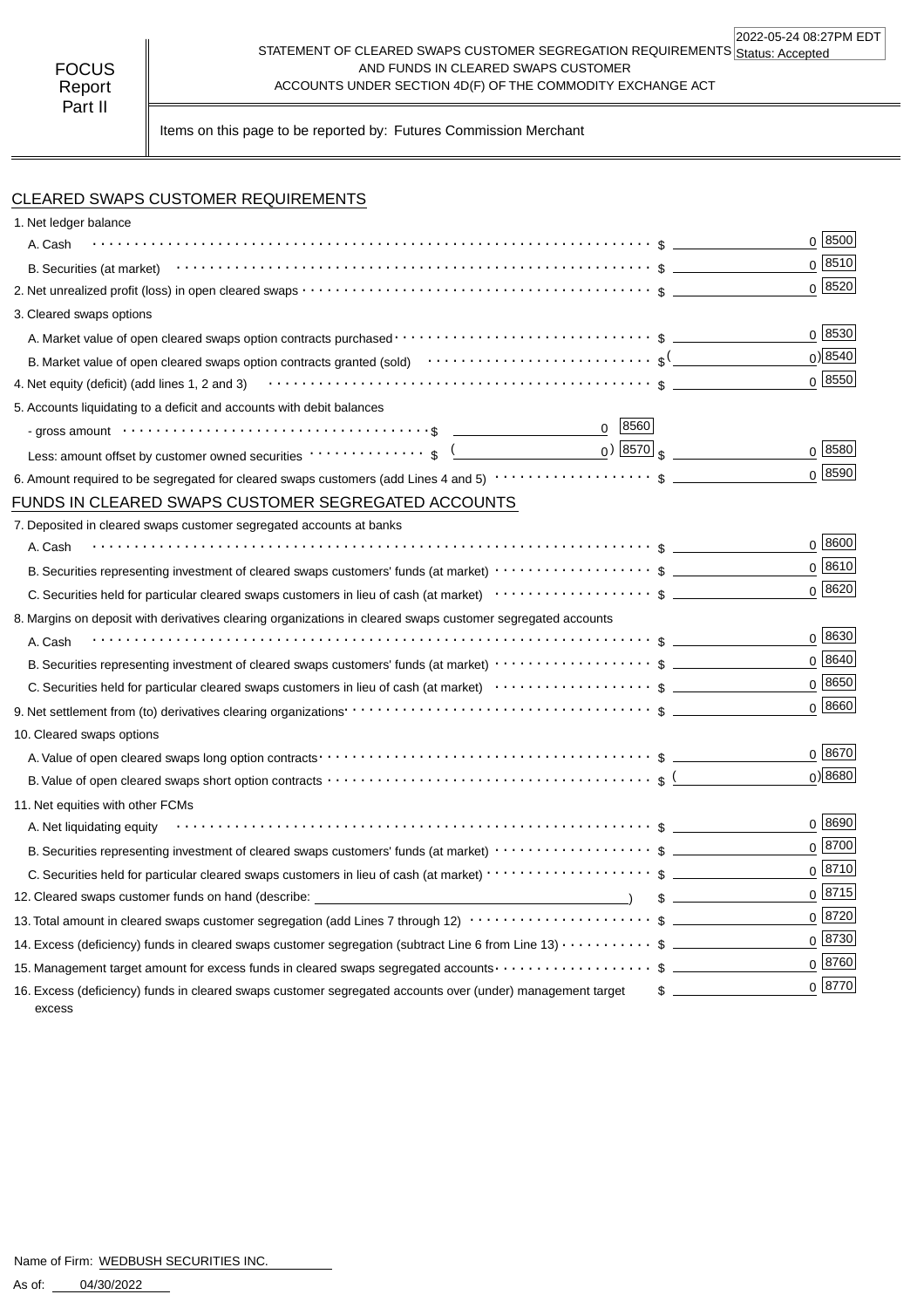Part II | Items on this page to be reported by a: Futures Commission Merchant

| 2. Funds/property in segregated accounts |         |
|------------------------------------------|---------|
| $0$  7210                                |         |
| 0 7220                                   |         |
|                                          |         |
|                                          | ი  7240 |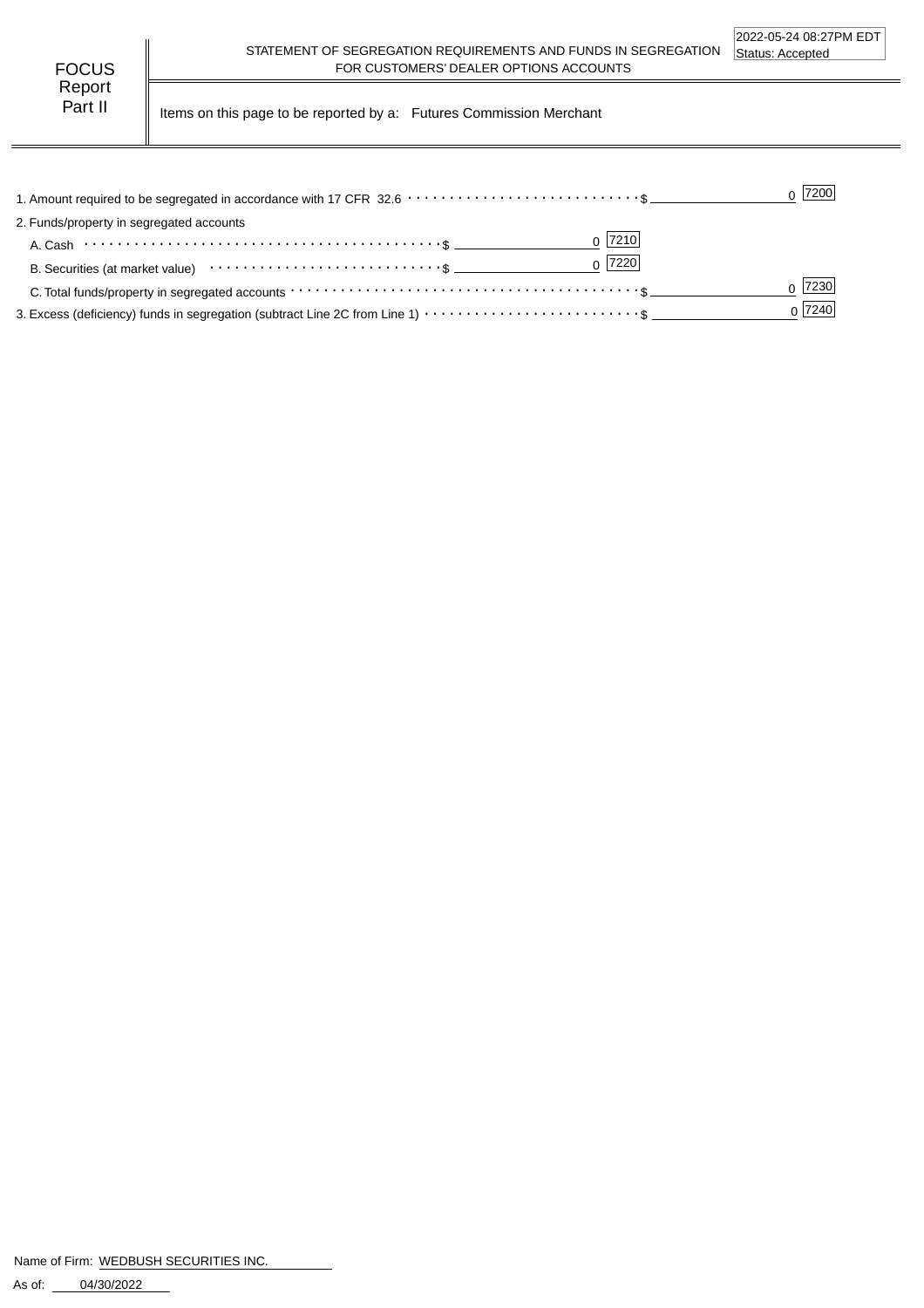## STATEMENT OF SECURED AMOUNTS AND FUNDS HELD IN SEPARATE ACCOUNTS FOR FOREIGN FUTURES FOCUS IN SEPARATE ACCOUNTS FOR FOREIGN FUTURES<br>Report

Part II | Items on this page to be reported by a: Futures Commission Merchant

### FOREIGN FUTURES AND FOREIGN OPTIONS SECURED AMOUNTS

| Amount required to be set aside pursuant to law, rule or regulation of a foreign government                        |                  | 7305 |
|--------------------------------------------------------------------------------------------------------------------|------------------|------|
| 1. Net ledger balance - Foreign futures and foreign option trading - All Customers                                 |                  |      |
| A. Cash                                                                                                            | 35,124,311       | 7315 |
| B. Securities (at market)                                                                                          | $\mathbf 0$      | 7317 |
| 2. Net unrealized profit (loss) in open futures contracts traded on a foreign board of trade ………………………………………\$     | $(60, 640)$ 7325 |      |
| 3. Exchange traded options                                                                                         |                  |      |
| A. Market value of open option contracts purchased on a foreign board of trade\$                                   | 13,251           | 7335 |
| B. Market value of open contracts granted (sold) on a foreign board of trade \$                                    | $\Omega$         | 7337 |
|                                                                                                                    | 35,076,922 7345  |      |
| 5. Accounts liquidating to a deficit and accounts with                                                             |                  |      |
| 12,611 7351                                                                                                        |                  |      |
| Less: amount offset by customer owned securities \$ \$ (17352) \$                                                  | 12,611           | 7354 |
| 6. Amount required to be set aside as the secured amount - Net Liquidating Equity Method (add lines 4 and 5) …… \$ | 35,089,533       | 7355 |
| 7. Greater of amount required to be set aside pursuant to foreign jurisdiction (above) or line 6. \$               | 35,089,533 7360  |      |